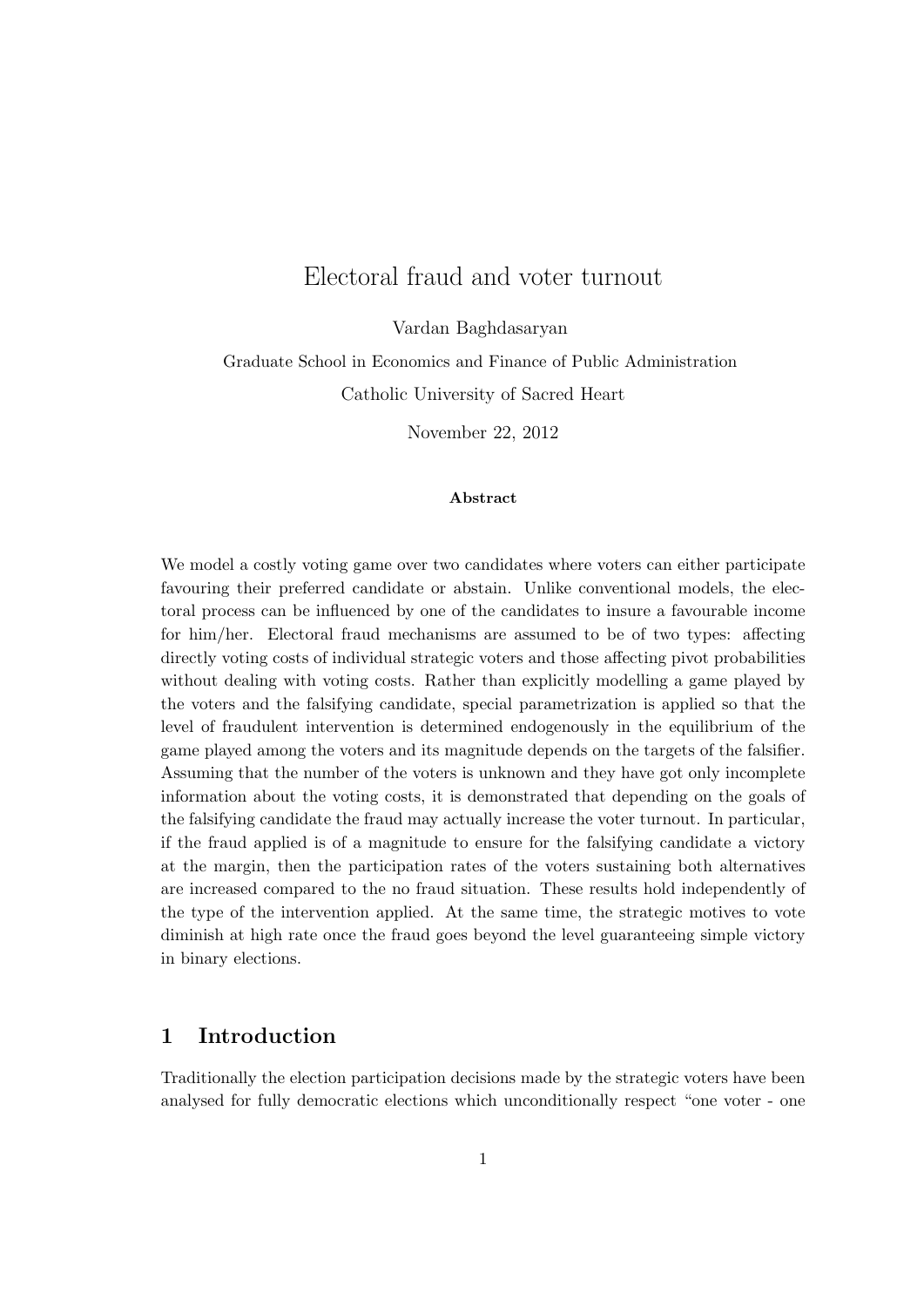vote" rule and do not allow for any kind of intervention into the electoral process. At the same time, around 30% of all national level elections around the world during the 1975-2010 were characterized by fraudulent intervention<sup>1</sup>. It is important to investigate the possibilities of applying the strategic voting models taking into account imperfect organization of the electoral process. In particular, can the canonical models of voter turnout explain variations in the turnout due to the fraud and is it possible to get an additional insight into the effect of the fraud on the participation decisions of the voters? A simplified approach to the problem suggests that fraud during elections suppresses participation motivation as one to one mapping from the voter to the vote is no more valid and the election outcome is less dependent on the expressed will of the citizenagents. In this research paper we demonstrate that depending on the type and scale of the fraudulent interventions and the distribution of preferences among the voters equilibrium turnout may also increase due to the fraud.

But why should we bother ourselves with the impact of fraud on the voter turnout? The answer to this question consists of several points and underpins our motivation to pursue this topic. Firstly, it is important to analyse whether there are types of electoral fraud which in spite of limited direct impact can considerably change the behaviour of strategic voters. Secondly, it is interesting to investigate the conditions that decrease or increase the actual and observed participation rates. Thirdly, the predictions of the model developed must be in accordance with the observed relationship between the fraud and the turnout in various regions of the world. Methodologically, this research aims to apply strategic voter turnout model of completely fair elections to a setting in which one participant of the electoral process has an access to the (costly) mechanisms of influencing the elections' outcome through illicit and fraudulent undertakings.

We believe that consideration of this topic builds on the long-lasting discussion in the political economy literature on the "Paradox of voting" - why do people vote if their individual impact on the outcome is negligible. Under the assumption of instrumental voting by the agents the utility of a citizen who votes has the following form:

$$
U = p * B - c \tag{1}
$$

where  $p$  - is the probability of casting a decisive vote in the elections,  $B$  - is the benefit associated to the preferred outcome and  $c - i$  is the cost of voting, which can have various interpretations such as time spent to vote or time and resources spent to find out information about the alternatives. It is argued that with the increase in the number of voters the probability of casting a decisive vote tends to zero and nobody will eventually vote given that this action is costly - giving rise to the above mentioned paradox. One simple way to get out of the presumed deadlock is to consider the possibility of an

<sup>1</sup>Author's calculations based on the data coming from database on political institutions (DPI data available from mid of 1970s) and the Cingranelli-Richards human rights dataset (CIRI data available from 1981).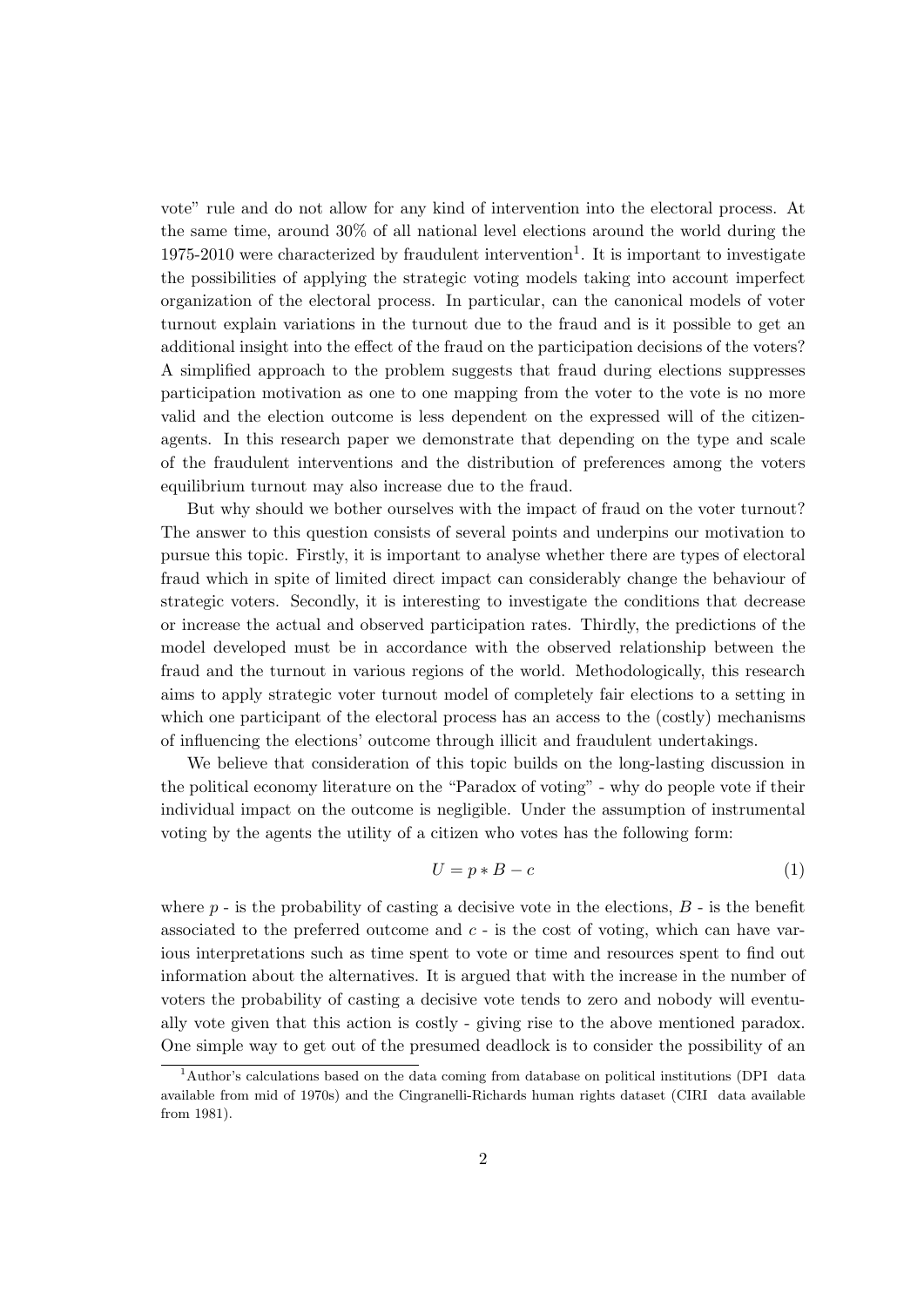additional source of benefit from the act of the voting, such as utility derived from the exercise of the citizen duty. This may turn the cost of voting negative and explain mass turnout at the large elections with negligible p, hence almost no instrumental benefit (Downs, 1957).

In 1983 in their seminal paper Palfrey & Rosenthal state the "paradox" is in fact a logical fallacy which arises because the probability of casting a decisive (pivotal) vote and the probability to vote of an individual voter were considered to be independent, whereas these two are determined as an outcome of a simultaneous decision process. Recognizing this simultaneity and formalizing a game with complete information where the voters are playing in a non-cooperative manner the authors demonstrate existence of Nash equilibria with substantial turnout rates, that is in equilibrium the presumably small "p" in equation (1) could in fact be very close to 1, independent of the electorate size (Palfrey & Rosenthal, 1983). At the same time these results required quite strong assumptions, such as unique level of the voting costs for all the voters. Relaxing this assumption and introducing incomplete information over the heterogeneous voting costs, the authors came to an unsatisfactory conclusion that only voters with zero or negative voting costs will participate in elections with large number of the voters and that there cannot be strategic motives behind considerable turnouts in large elections (Palfrey & Rosenthal, 1985).

Generally overall development of the literature in this field since then can be conditionally divided in two main streams: research papers trying to solve rigorously the "Paradox of voting" and rationalize the mass turnouts at large elections and the researches which use the costly strategic voting setting to analyse various factors of the electoral process such as role of information or chances of the minority to win the elections.

Though the current research project is not an attempt to solve the paradox of voting, we still find it important to briefly review some of the methods proposed in the recent literature to justify the possibility of massive turnout when the population of potential voters is large. Intuitively one can assume that to overcome the low turnout problem the benefits of the participation must be somehow justified to be much higher than the voting costs are. Thus, Faravelli and Walsh (2011) propose to use the idea of paternalistic voters which enjoy additional benefits based on the fact that other voters will be governed by the candidate they prefer. Combining the paternalistic voters with what they call smooth policy function the authors show the possibility of considerable turnout in large elections. Smooth policy function or importance of the mandate (Castanheira, 2003) replaces the winner take-it-all assumption and the amount of the benefit depends on the share of votes obtained by the candidate (including the candidate who lost the election). Myatt (2012) argues that the introduction of aggregate uncertainty about the voters' preferences can explain mass turnout at the elections with large number of voters. Still his results require also very small cost-to-benefit ratio for the voters and the author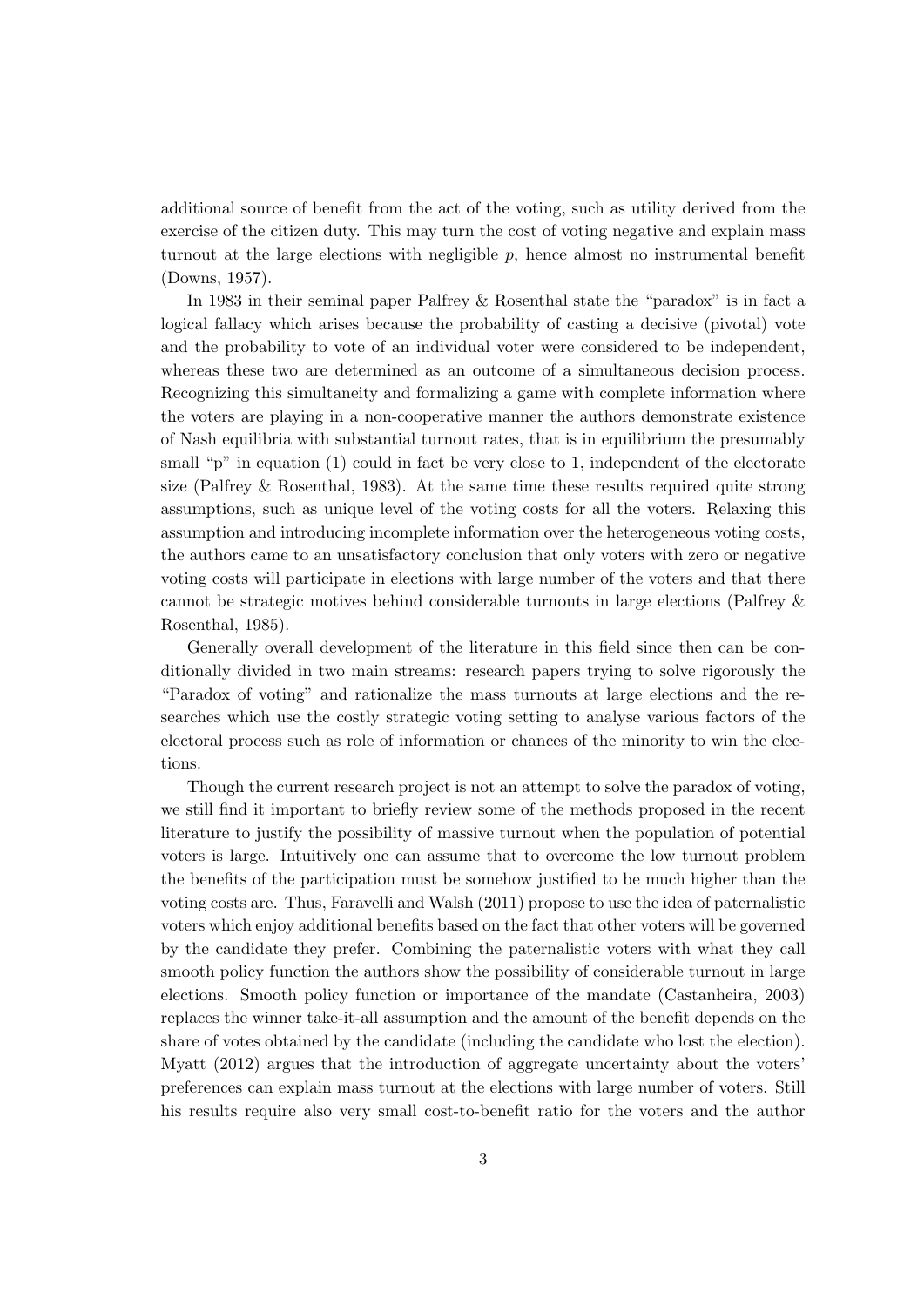again proposes the idea of paternalistic voters to justify the tiny cost-to-benefit ratio of the voting agents.

Modelling the voters' actions as strategic gives additional ways of analysing different aspects related to the elections. Issues like the chances of the minority to win the elections, the role of the opinion polls, compulsory voting rule impact on the outcome are among the ones addressed by the researchers applying the costly strategic voting setting for their analysis. Thus it has been demonstrated that minorities can have higher probabilities of winning in binary elections. Particularly, this result can arise due to differences in the intensity of preferences in favour of the minority voters (Campbell, 1999) or to the lower impact of free-riding problem in the minority group (Haan & Kooreman, 2003). Problem of excessive turnout is investigated by Borgers (2004), who shows that when distribution of political preferences is symmetric, equilibrium voter turnout is excessive and thus compulsory-voting laws make little sense. Another study refers to the role of pre-election polls and the possibility of the strategic behaviour by the respondents given they act strategically also when deciding to participate in the costly voting (Taylor & Yildirim, look in public choice journal for the date). Their results show that strategic voting brings to strategic behaviour in responding the pre-election surveys and the misleading reporting of preferences is actually optimal behaviour for the large electorates.

Our research agenda is closer to the second group of literature presented above. We believe that modelling voting decisions as strategic and analysing the fraudulent intervention into the electoral process in such an environment can both explain facts observed about turnout in developing and transition countries, as well as highlight the channels through which the fraud affects the voters' decisions.

Fraud during elections, as already mentioned at the beginning, is a widely applied tool by the semi-democratic or transition regimes to secure their power and at the same time imitate the process of national bodies' democratic formation. For our purposes it is important to have at least some classification of the illicit interventions as our ultimate goal is to model these actions in a specific setting. Thus we can classify the electoral fraud and/or illicit actions into the following three broad groups: a) limitation of the ability of a voter to express his preferences by exercising his right to vote, b) manipulation of the results during or after the elections without any direct interference with the voters, and c) cooperation with voters in organizing and conducting illicit practices during the election process (see Jones 2005 for more detailed treatment of the problem). The first group may include such actions as limitation of access to voting stations by intimidation, violence or other selective challenges to "undesirable" voters. Those voting forced to do so are also considered to have limited decision making possibilities and can be attributed to the first group. The second group may include ballot box stuffing before, during or after the completion of elections, substitution of counterfeit ballot box for authentic box or ballot alteration. Finally, examples of actions from the third group may be one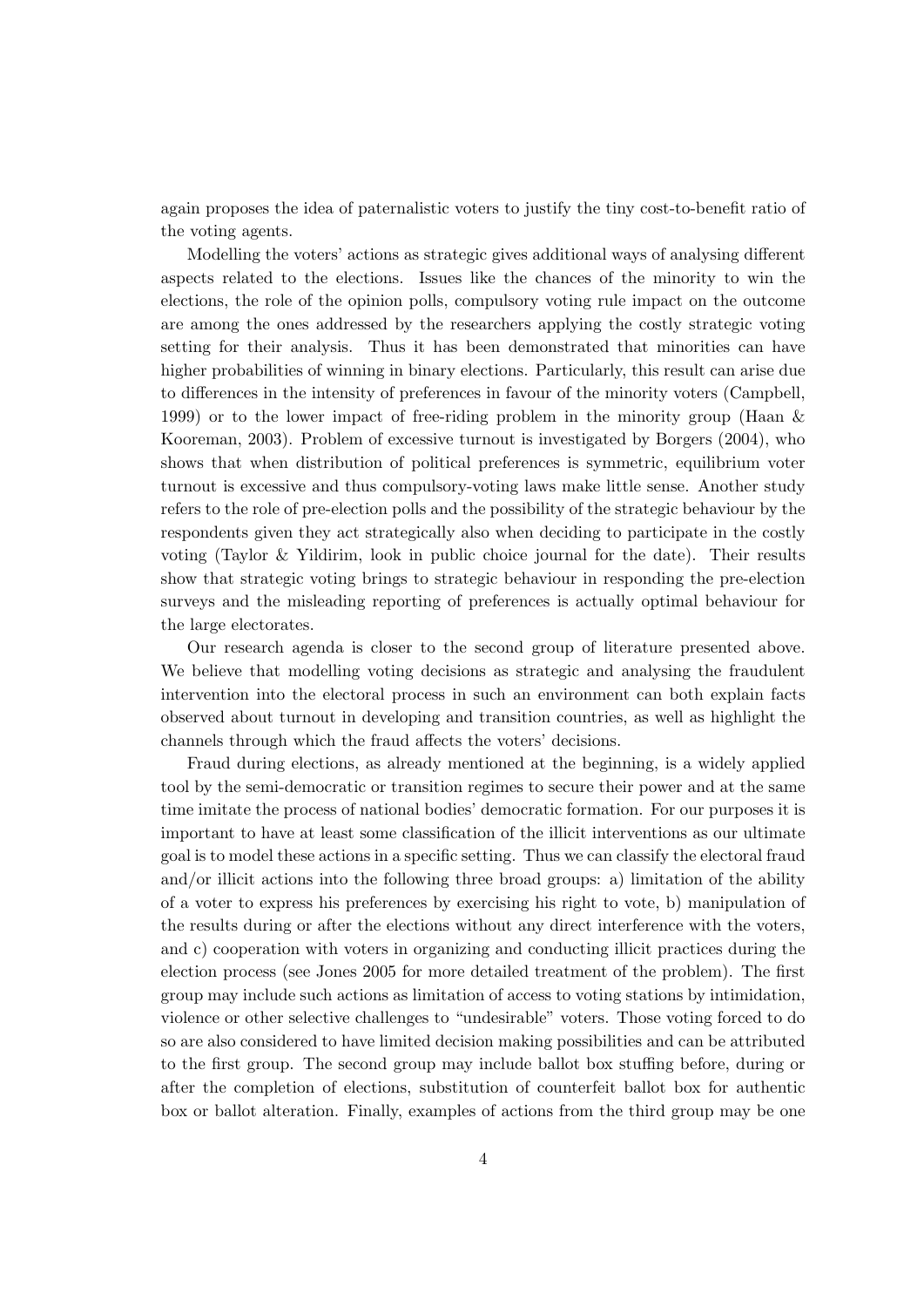person registering in many places, voting using illegal registration, chain voting and, last but not least - vote buying. In spite of its often occurrence, fraud hasn't been widely analysed in the theoretical literature on participation to voting. But still a number of related research questions has been raised. Thus vote buying has been analysed as a legal phenomenon being adopted by the both competitors in the elections and it is shown that parties spent less with buying the votes compared to the situation when they would have to compete on campaign promises (Dekel et al. 2008). But the question of voter turnout is not analysed in this paper. Possibility of post-electoral violence is analysed by Ellman and Wantchekon (2000) and the authors demonstrate that in a situation without policy commitment and asymmetry of information about the probability of unrest the voters select the strong party to avoid disruptions. In a more recent paper Collier and Vincent (2011) analyse the difference of electoral fraud and electoral violence in the political economy context of Sub-Saharan Africa, demonstrating that in case the political competitors are weak they are most likely to resort to violence, whereas when they are strong they prefer to use bribing and ballot fraud. The game is modelled between the incumbent and the challenger, whereas we will try to tackle very similar problem with strategic voters.

Electoral fraud has been analysed also in empirical literature. A recent study investigates causal relationship between the fraud during the election and the probability of the incumbent to win such elections - efficiency of fraud. According to the results obtained analysing 786 elections in 155 country, fraud during elections increases the probability of the incumbent to win from  $62\%$  up to  $84\%$  (on average) (Collier & Hoeffler, 2009). But this study doesn't address the interconnection of fraud and voter turnout at the elections. One of the few papers using fraud as a determinant of voter turnout finds it to be a significant negative predictor of the turnout (Vergne, 2009). This analysis covers 60 developing countries during the period of 1980-2005 and the the microeconomic foundation of fraud is that it increases the cost of participation by making the outcome less predictable. Vote buying has received considerably more attention in empirical literature (see Schaffer 2007 for a survey of vote buying in different developing countries). Relation of vote buying and voter turnout in a research carried out for Nigeria based on voters' representative survey revealed no statistically significant impact of vote buying, whereas threat of violence has a negative effect on turnout (Bratton, 2008). However, it is not fully clear whether those who were approached with the offer of bribe eventually accepted it and whether the intimidation was exercised to make them vote or abstain.

In a related empirical paper we try to analyse the impact of electoral fraud on the observed turnout rates at national level elections in the world. Though there is no information about the types of illicit intervention in different countries, the results obtained suggest the possibility of both adverse and positive impacts on turnout rates (Baghdasaryan, 2012). Figure 1 provides a simple first approach relationship between fraud and the voter turnout rates for the Sub-Saharan Africa (SSA) and Transition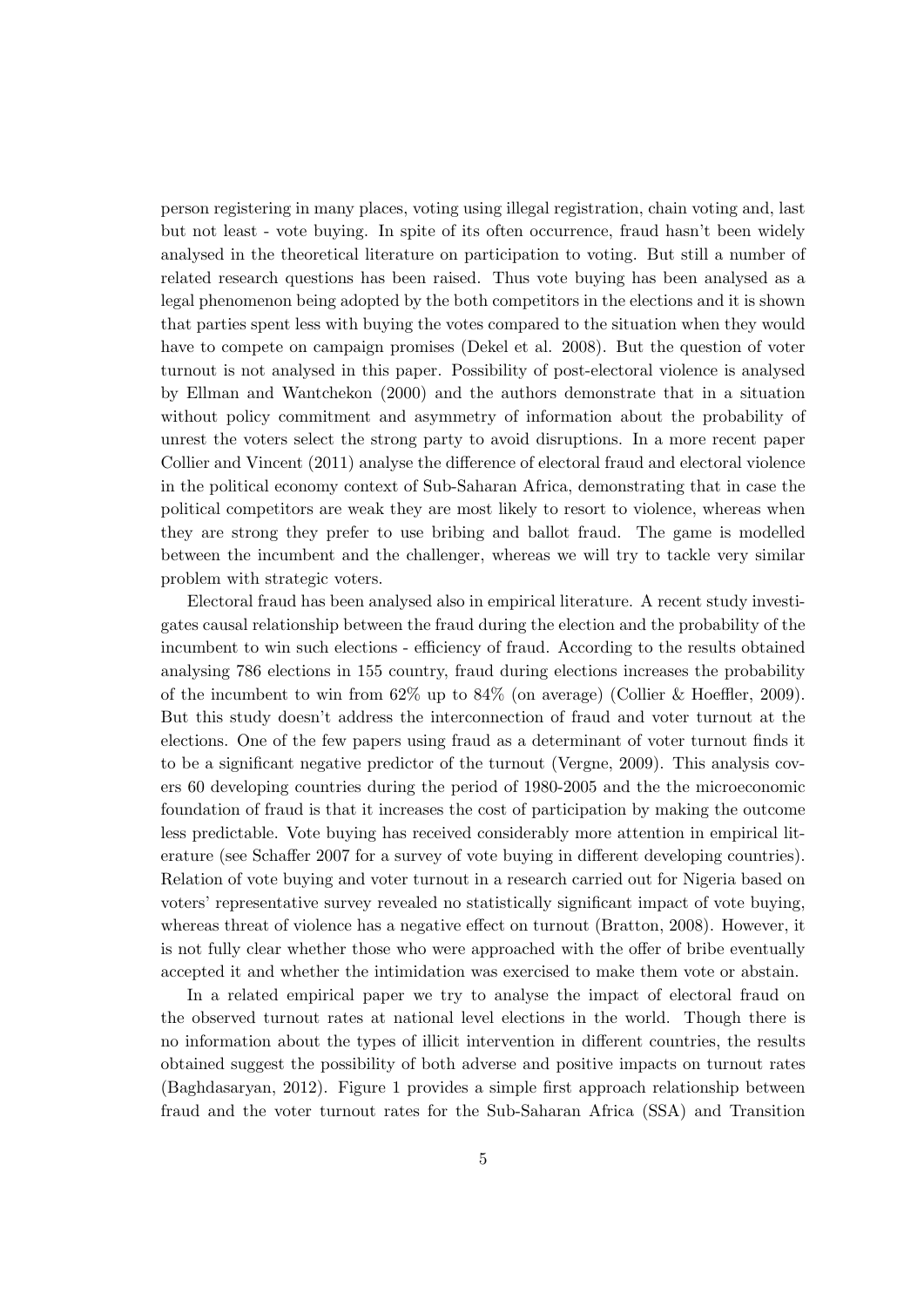Economies. While in Sub-Saharan Africa there is no difference in the turnout rates between the fair and fraudulent elections, for the Transition countries we do observe a clear pattern - fraud is associated with higher turnout rates. One of our goals is to try to explain these patterns, keeping in mind that fraud in SSA countries is more often associated with instances of violence and intimidation, whereas in transition countries more sophisticated techniques are applied.



Figure 1: Turnout rate: democratic vs fraudulent elections

In what follows, we model a costly voting game over two candidates where voters can either participate favouring their preferred candidate or abstain. Rather than explicitly introducing the third player - the falsifying Candidate - we use additional parameters in the model to let the fraudulent intervention arise in the equilibrium of the model. Still we present the possible pay-off functions of the falsifying candidate that may rationalize the intervention, assuming that fraud is possible only as a result of costly effort and it should result in the shift of the expected plurality in the falsifier's favour.

First we set out the model. Then we analyse the equilibrium assuming complete information and incomplete information accordingly. Whenever analytical results are not enough to come up with a conclusion we present the outcomes of the numerical simula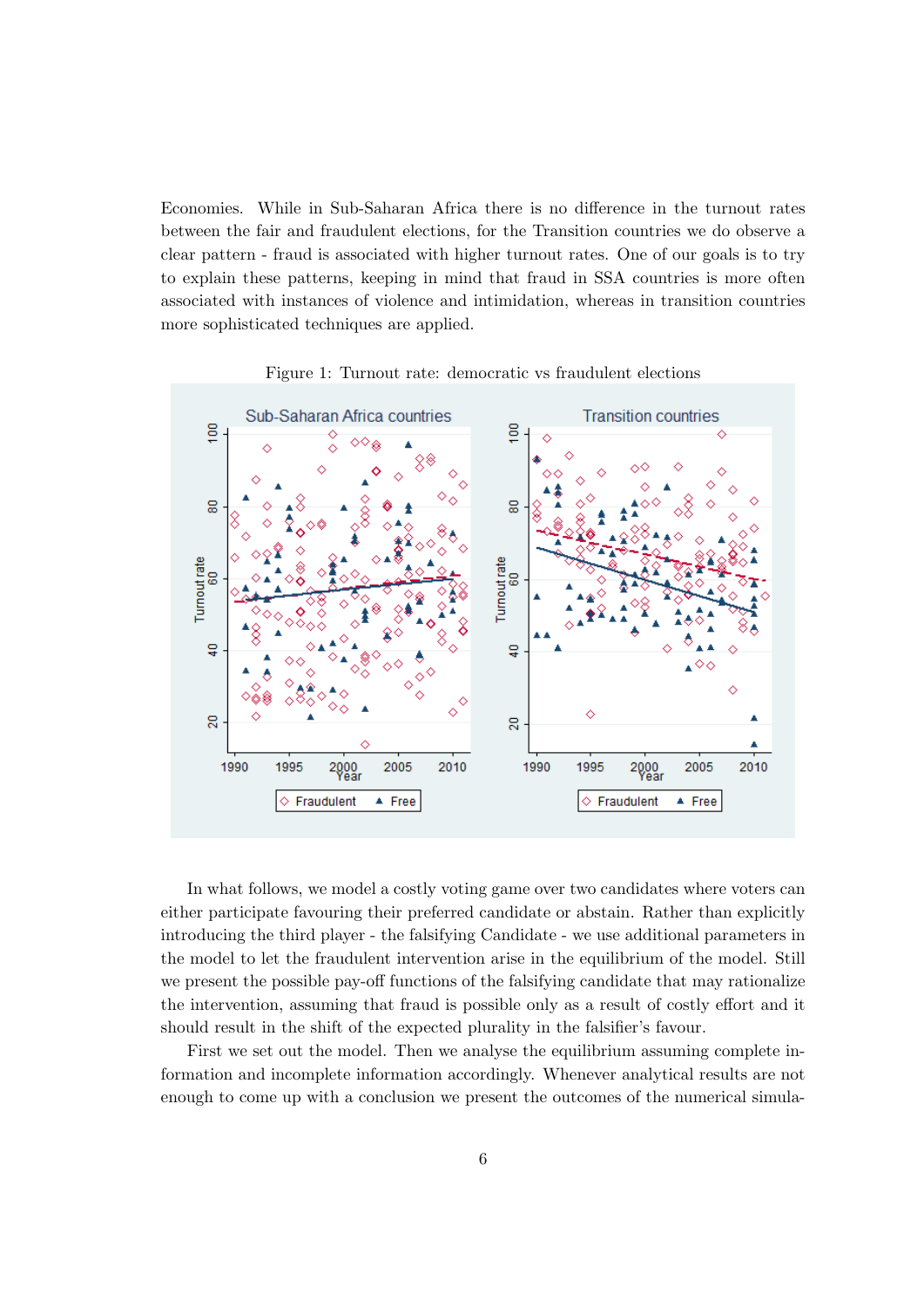tions. We conclude the discussion by summarizing the results obtained and suggesting directions for further research.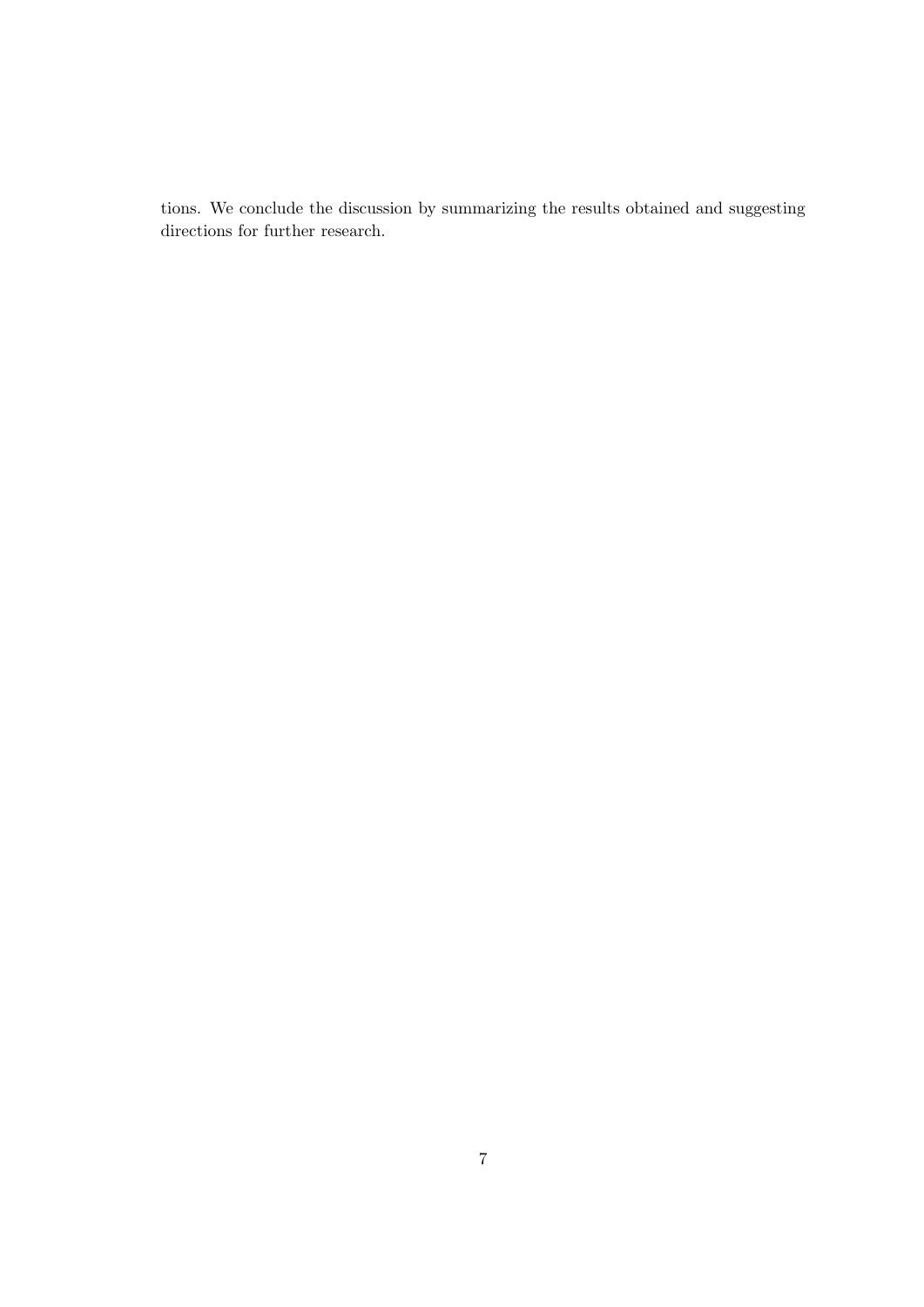## 2 The Model

Consider a game in which voters must select between 2 alternatives (candidates) and one of the candidates has the possibility to interfere in the game. There are N agents who can choose to vote or abstain. A share  $\gamma$  of these agents prefer the Incumbent I and the remaining  $1 - \gamma$  prefer the Challenger C. Whenever N is known to the voters let  $N_C = (1 - \gamma)N$  and  $N_I = \gamma N$ . If not stated otherwise, we will assume that  $\gamma < 0.5$ , that is the supporters of the Incumbent are the minority group.

The strategy of a representative voter  $i$  supporting the Challenger is a probability distribution  $\sigma_i^C \in \Sigma_i^C$ . Given that the set of actions of the voter i is either participation  $(s_i = 1)$  or non-participation  $(s_i = 0)$ , it directly follows that  $\sigma_i = 0$  corresponds to abstention (non-participation),  $\sigma_i = 1$  refers to participation and the mixed strategy of the voter is just his probability of voting. The same applies for voter  $j$  supporting the Incumbent I, so her strategy is again a probability distribution  $\sigma_j^I \in \Sigma_j^I$ . To economize on notations let  $\sigma_i^C = \sigma_{Ci}$  and  $\sigma_j^I = \sigma_{Ij}$ .

In our analysis we will focus on team symmetric mixed strategy equilibrium (TSE).

**Definition:** Team symmetric equilibrium  $(TSE)$  in mixed strategies is an equilibrium in which all the voters supporting the same candidate apply the same strategy  $\Rightarrow$  $\sigma_{Ci} = \sigma_C \ \forall \ i \ \epsilon \ N_C$  and  $\sigma_{Ij} = \sigma_I \ \forall \ j \ \epsilon \ N_I$  and  $\sigma_C \ \epsilon \ (0,1), \ \sigma_I \ \epsilon \ (0,1).$ 

We assume that the incumbent can take actions, illicit and/or fraudulent by nature, which should shift the expected plurality of the voting game in his favour. Moreover, we assume that the challenger doesn't have the resources to undertake counteractions which can have any material impact on the outcome of the elections<sup>2</sup>. Different types of fraud and/or illicit actions described in the previous section for our current purposes and according to the logic of the model being developed here can be classified into following two groups:

- 1. Direct change in the number of voters voting with certainty. One can think about this as of a situation in which a subset of voters supporting the incumbent are forced or bribed to vote at the elections day. An alternative approach would be to assume that ballot box stuffing with fake ballots is applied by the forces supporting the incumbent.
- 2. Increase/decrease in the cost of voting for  $C/I$  respectively.

<sup>&</sup>lt;sup>2</sup>In many countries with weak rule of law and the low level of separation of powers the ruling party (elite) exercises its power to obtain an advantage during the electoral process. The opposition (challenger) usually is restricted in applying similar techniques by the fear of punishment which will be selectively applied only to one party of the electoral process - the challenger. That's the reason we find it reasonable and grounded to give only to the incumbent the possibility of intervention and to leave no role for the challenger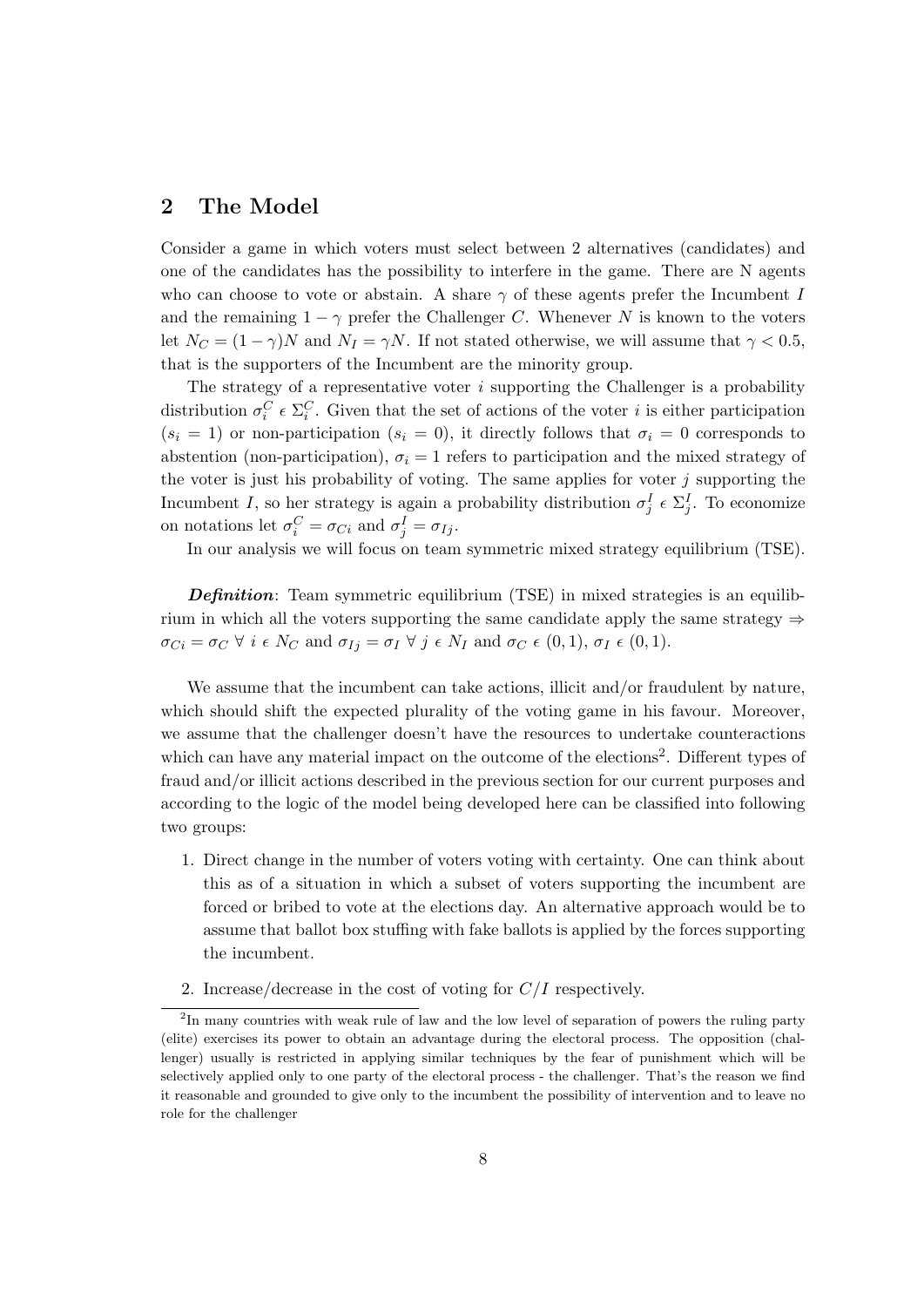Based on this classification we define the strategy of incumbent politician as a pair  $(l, \beta)$  - [0, L] × [1, 0]. 'l' is the number of voters supporting the Incumbent voting with certainty (which can be both out of the existing pool of voters as well as additional voters (ballots) and L is the maximum number of certain voters or counterfeit ballots available). ' $\beta$ ' is the coefficient by which the voting costs of the Incumbent's supporters are decreased and the way this decrease works obviously will differ in the cases of unique (common for all the voters) and heterogeneous voting costs<sup>3</sup>.

**Players' preferences:** The utility of a representative voter  $j$  supporting the Incumbent is formulated as follows:

$$
U^j = p(l, \bullet)B - c_j(\beta) \tag{2}
$$

where

- $p$  is the probability of casting a pivotal vote, and  $p(l, \bullet)$  indicates that apart from other variables and parameters this probability is also a function of the 'certain' voters brought in by the Incumbent.
- B is the payoff which the voter gets when her preferred outcome is the winner (for simplicity we normalize it to 1),
- $c_j$  is the voting cost of voter j. Given the normalization of B, term c could be considered as the cost-to-benefit ratio of the voter. Note that by definition of  $\beta$  $c_i(\beta)$  is decreasing in  $\beta$ .

The utility of a representative voter  $i$  supporting the Challenger is exactly the same apart from the voting cost part which is not dependent on the  $\beta$  as it was formulated above.

$$
U^i = p(l, \bullet)B - c_i \tag{3}
$$

Though we do not explicitly use the utility of the Incumbent to derive the equilibrium of the model, still we find it important to present the way his preferences could explain the need to interfere into the electoral process. The utility of the Incumbent can be formulated in the following two ways:

1. If the Incumbent is interested in the marginal increase of the votes in his favour:

$$
U^I = R_1 * EP(l, \beta) - C(l, \beta)
$$
\n<sup>(4)</sup>

<sup>&</sup>lt;sup>3</sup>Note that an alternative strategy specification is possible when the voting costs of the opponent group are increased. We will denote this strategy by  $\alpha \in [1, \overline{C}]$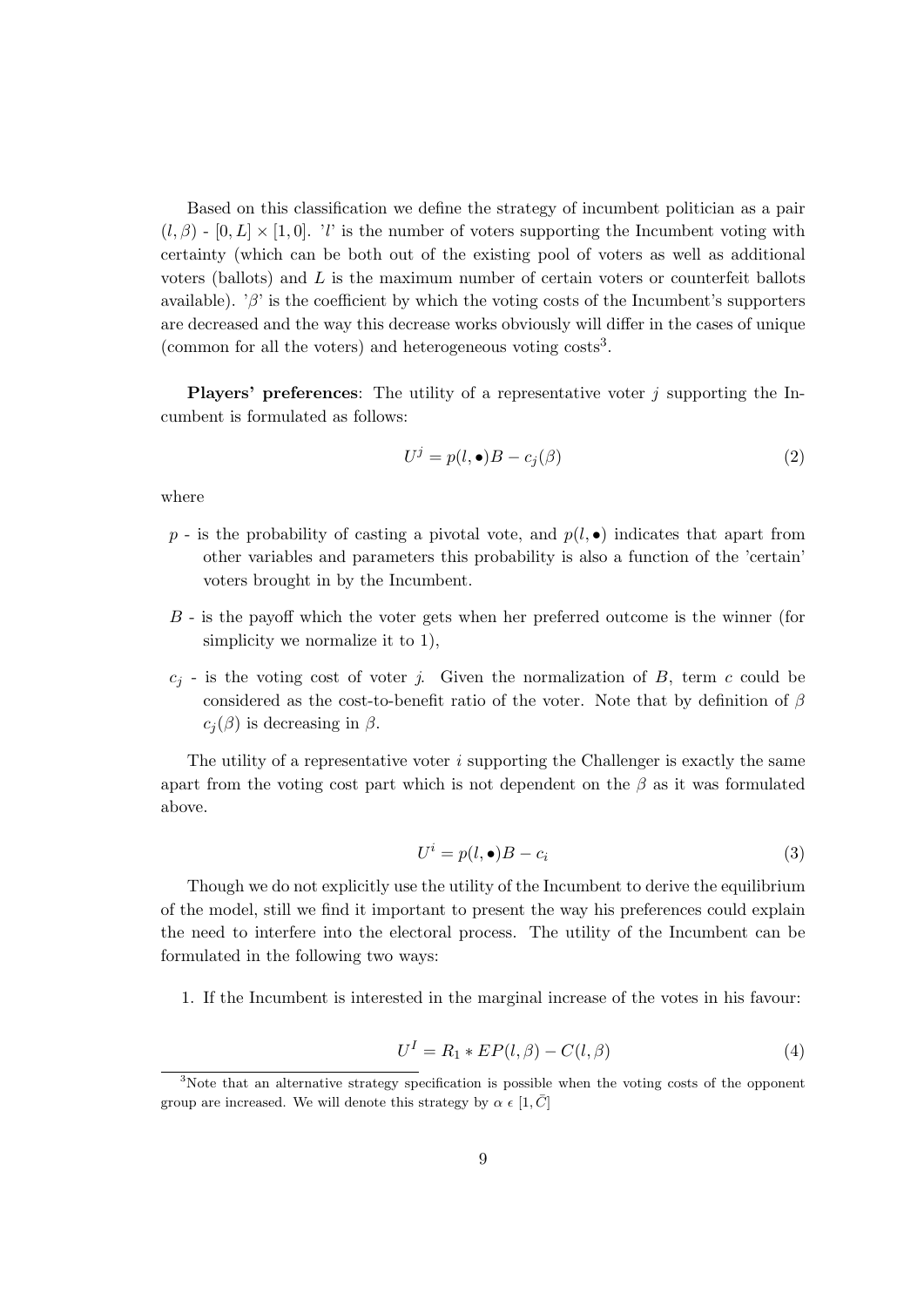2. If the Incumbent is interested in getting just more votes than the opponent:

$$
U^{I} = -C(l, \beta) + \begin{cases} R_2 & if \quad EP(l, \beta) > 0\\ 0 & if \quad EP(l, \beta) \le 0 \end{cases}
$$
 (5)

where

- EP is the Expected Plurality and is defined as the difference between the expected number of votes cast in favour of the incumbent and the expected number of votes cast in favour of the challenger  $EP = l + \sigma_I[\gamma N - l] - \sigma_C(1 - \gamma)N^{-4}$ ;
- $R_1/R_2$  is the Rent the politician gets from the marginal increase in the expected plurality/winning the election due to the illicit intervention undertaken;
- $C(1,\beta)$  cost function associated with the fraudulent and illicit actions undertaken by the incumbent to increase the  $EP$  in his favour. We assume that the cost function is convex with respect to both of the intervention variables, suggesting that a deeper intervention comes at an higher cost.

The question which of the two utility functions better represent the preferences of the Incumbent doesn't have a conclusive answer. Though the theory suggests that in a binary election the Incumbent's interest must be limited by the mere fact of having more votes than the opponent, there exist wide evidence that the Incumbents apply larger scale manipulations to win the elections with higher margin. Benefits of excessive fraud during the elections can be of various types, such as discourage opponents from joining or supporting rival parties, from voting, or from participating in other ways, or on the opposite, motivate supporters to participate more actively (Simpser, 2008).

The players move simultaneously in the game considered. While for the voters in the turnout models simultaneity is considered a natural modelling approach, actions of the incumbent require additional clarification. An alternative view would be to assume that the incumbent can actually monitor the process of election (e.g. by applying exit polls) or even falsify the results after the vote counting. Instead here we assume simultaneity and ground such an approach on the fact that interventions on behalf of the incumbent need to be planned and designed beforehand and can hardly be considered as a "last minute" response to negative developments during the election day.

It is immediate to see that the decision of the Incumbent to interfere into the electoral process and to what extent to interfere depends on the assumptions about the benefit and cost parameters associated with the two different types of intervention. To derive the equilibrium of the voting game in the following sections we will focus only on the strategies of the voters. Whenever applicable, we will introduce an additional parameter,

<sup>4</sup>Obviously this formulation of expected plurality is for the case when the 'certain' voters for the Incumbent are coming out of the voters' pool supporting him.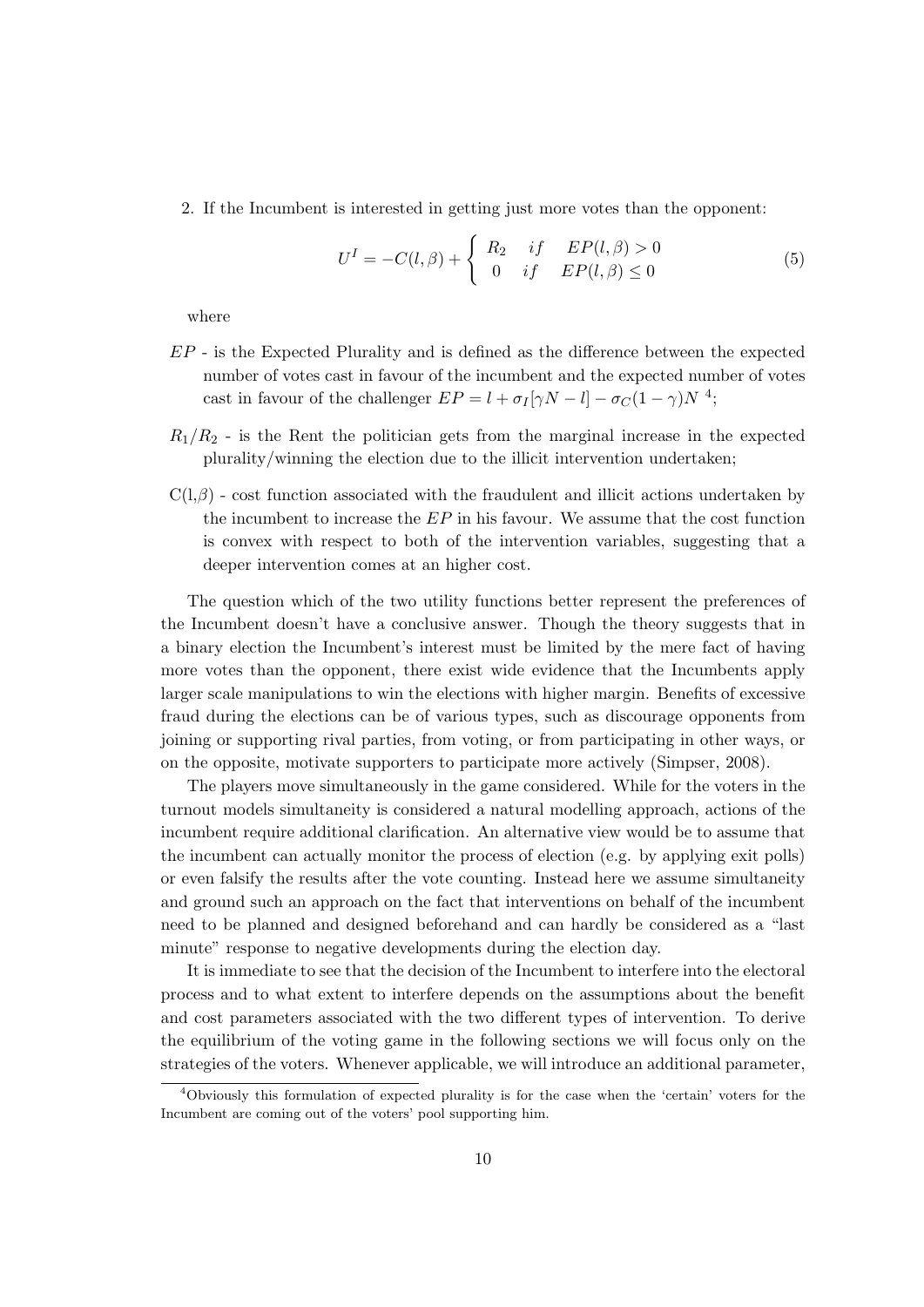M, which will represent the required difference in votes to be achieved as a result of intervention and will make an assumption that there exist cost and benefit parameters for the Incumbent's utility function that support the level of  $M$  considered. Given this parametrization, the fraud level variable will be determined endogenously in the equilibrium of the model. The described approach works well whenever we work with the incomplete information version of the model. As it will be made clear below, the complete information model doesn't allow to apply the same strategy and we will have to consider the fraud as a parameter of the model, trying to carry out a comparative statics exercise and to check ex-post the rationale for the Incumbent to commit the fraud. With respect to the last point, what we need is just to assure ourselves that the intervention type applied is really beneficial for the Incumbent. This approach simplifies the subsequent analysis. Our primary goal is to see what is the total turnout and within different subgroups participation responses towards the different type of illicit actions implemented by the Incumbent.

#### 2.1 Complete information case

We start with an analysis of a game in which all the players possess complete information so the equilibrium concept applied to solve this problem is Nash equilibrium.

We focus on team symmetric mixed strategy equilibria, as an equilibrium in pure strategies, as shown in (Palfrey, Rosenthal (PR) 1983), exists in very limited cases which require additional conditions on the relative sizes of the two groups.

Before proceeding we present the notations used below:

 $n_I$  - number of voters supporting the Incumbent who vote (out of total  $\gamma * N$ )

 $n^i_I$  - number of voters supporting the Incumbent who vote, but excluding voter  $\imath$ 

 $n<sub>C</sub>$  - number of voters supporting the Challenger who vote (out of total N)

 $n^j_\epsilon$  $\sigma_C^j$  - number of voters supporting the Challenger who vote, but excluding voter  $j$ 

To formalize the necessary and sufficient conditions for the characterization of the mixed strategy equilibrium of the game it is required to decide what is the rule applied to break the tied outcome of the elections. Following assumption is made:

**Assumption 1:** Ties of the voting game are broken following the "status-quo rule"<sup>5</sup>:

 $n_C > n_I \Rightarrow$  candidate C wins the elections

<sup>&</sup>lt;sup>5</sup>It is important to underline that the "status-quo rule" applied here results in simpler equilibrium conditions compared with more met "coin toss" tie breaking rule, and all the results obtained below would go through with the alternative assumption as well.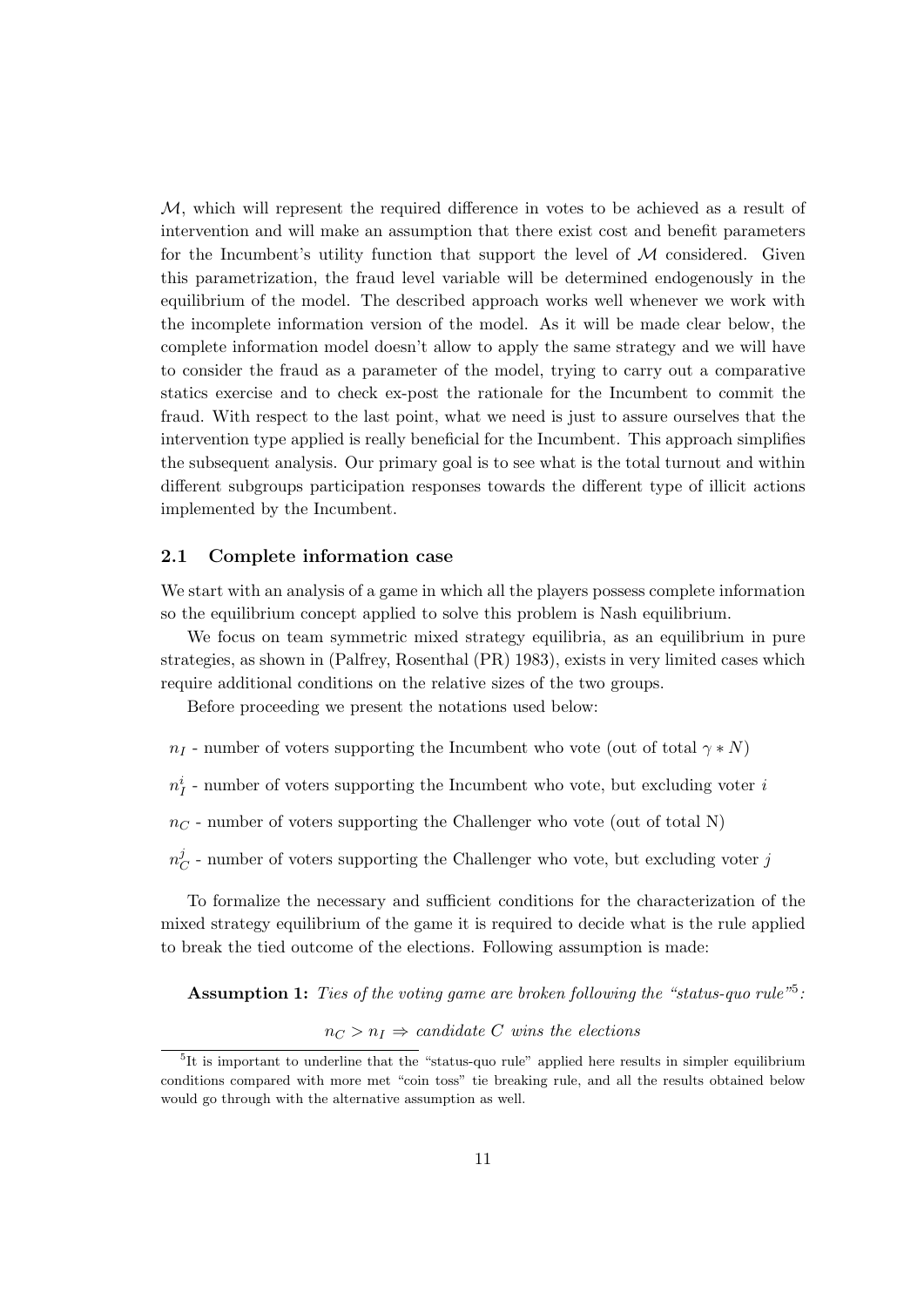Now we take a closer look at equation (2) keeping in mind the Assumption 1. Thus, for the voter  $i$  supporting the Incumbent following holds:

if she votes  $\Rightarrow U_V^i = 1 * prob[n_I^i + 1 \ge n_C] + 0 * prob[n_I^i + 1 < n_C] - c_i$ if she abstains  $\Rightarrow U_A^i = 1 * prob[n_I^i \geq n_C] + 0 * prob[n_I^i < n_C]$ 

Clearly the voter is indifferent between voting and abstaining when  $U_V^i = U_A^i$ , therefore he plays a mixed strategy  $\sigma_{Ci} \epsilon (0, 1)$ . So in order  $\sigma_{Ci}$  to be the optimal strategy of a voter i supporting the Incumbent the following statement must be true:

$$
prob[n_I^i + 1 = n_C] = c_i \tag{6}
$$

Similarly for voter  $i$  supporting the Challenger we have that:

if she votes  $\Rightarrow U_V^j = 1 * prob[n_C^j + 1 > n_I] + 0 * prob[n_C^j + 1 \le n_I] - c_j$ if she abstains  $\Rightarrow U^j_A = 1 * prob[n^j_C > n_I] + 0 * prob[n^j_C \leq n_I]$ 

so to have  $\sigma_{Ij} \epsilon (0, 1)$  as best response following must hold:

$$
prob[n_C^j = n_I] = c_j \tag{7}
$$

Left hand sides of equations (6) and (7) are binomial probabilities. To characterize them we start with a simple example. At the same time here we consider the type of fraud with the  $l$  voters out of total  $N_I$  supporting the incumbent vote with certainty (alternatively, voting non-strategically).

**Example.** Let  $N_C = 4, N_I = 3$  and  $l = 2$ . So in this example two out three voters supporting the Incumbent are forced to vote with certainty. Alternative explanation would be that there is one 'existing' supporter of the Incumbent and two ballots are expected to be put into the box illicitly.

We start with the case when the voter  $j$  supporting the Challenger by participation breaks a tie. That is:

 $prob[n_C^j = n_I] = prob["n_C^j = 2" = "n_I = 2"] + prob["n_C^j = 3" = "n_I = 3"]$ In following two lines focus on possible combinations and not the probabilities. Number of combinations  $[{}^{\omega}n_C^j = 2" = {}^{\omega}n_I = 2"]= { {}^{\omega}N_C - 1 = 3" \choose {}^{\omega}k + l = 2" } { {}^{\omega}N_I - l = 1" \choose {}^{\omega}k = 0" }$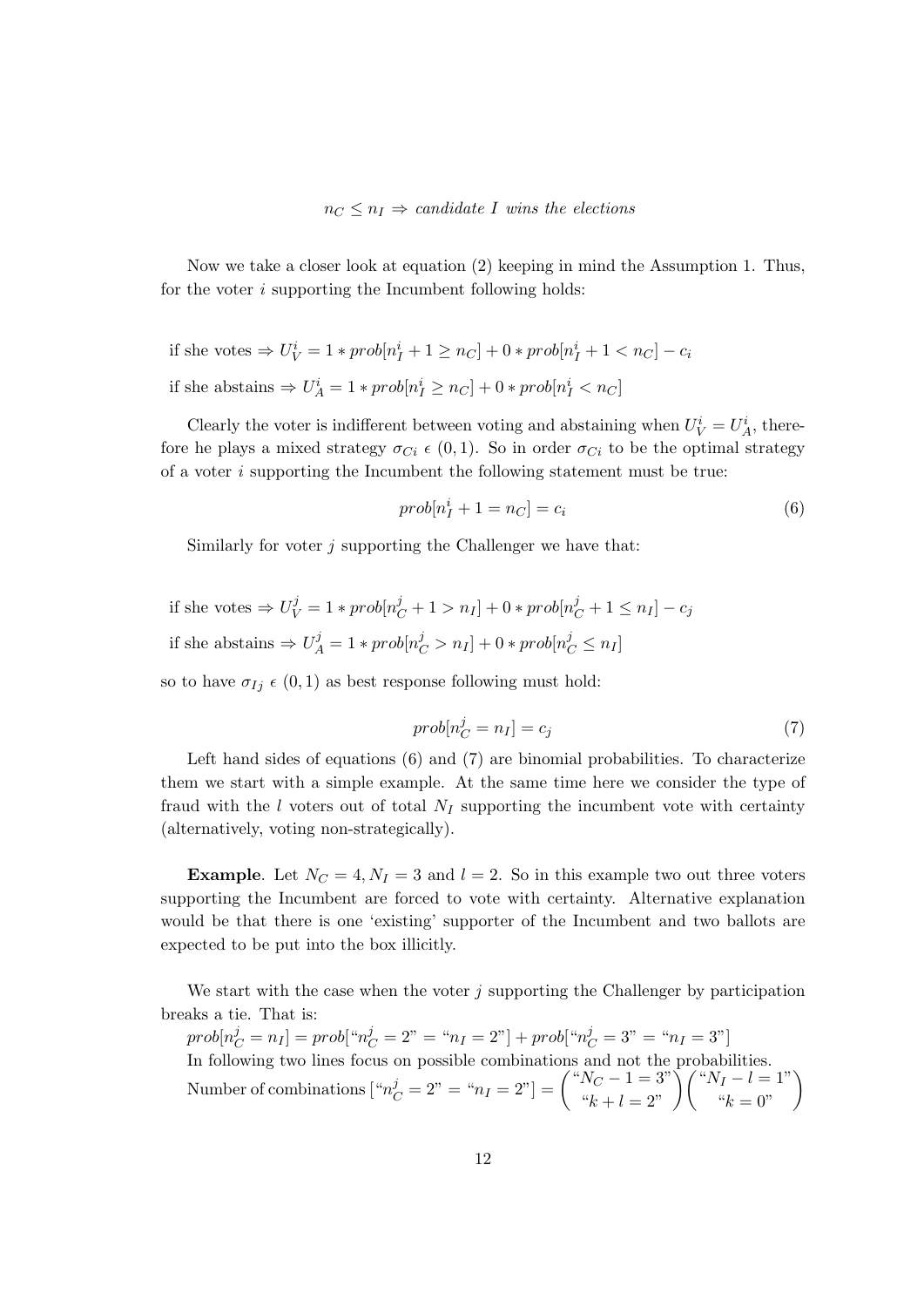Number of combinations  $[{}^{\omega}n_C^j = 3" = {}^{\omega}n_I = 3"] = \left( \begin{array}{c} {}^{\omega}N_C - 1 = 3" \ {}^{\omega}k + l = 3" \end{array} \right) \left( \begin{array}{c} {}^{\omega}N_I - l = 1" \ {}^{\omega}k = 1" \end{array} \right)$ 

Thus, taking into account also voting probabilities we obtain:

$$
prob[n_C^j = n_I] = \sum_{k=0}^{N_I - l} {N_C - 1 \choose k + l} {N_I - l \choose k} \sigma_C^{k+l} (1 - \sigma_C)^{N_C - 1 - k - l} \sigma_I^k (1 - \sigma_I)^{N_I - l - k}
$$

Analogously, probability that voter i from the group supporting the Incumbent creates a tie can be formulated as follows:

 $prob[n_I^i + 1 = n_C] = prob["n_I^i = 2" = "n_C = 3"]$ 

Number of combinations  $\left[ \begin{array}{c} ~^{\shortparallel}n_{I}^{i}=2" =\textrm{``}n_{C}=3"\end{array}\right] = \left( \begin{array}{c} ~^{\shortparallel}N_{C}=4" \ ~\textrm{``}k+l+1=3"\end{array}\right) \left( \begin{array}{c} ~^{\shortparallel}N_{I}-l=1" \ ~\textrm{``}k=0"\end{array}\right)$ 

Thus:

$$
prob[n_C^i + 1 = n_I] = \sum_{k=0}^{N_I - l} {N_C \choose k + l + 1} {N_I - l \choose k} \sigma_C^{k + l - 1} (1 - \sigma_C)^{N_C - 1 - k - l - 1} \sigma_I^k (1 - \sigma_I)^{N_I - l - k}
$$

Before proceeding with the analysis we make an assumption about the voting costs:

**Assumption 2:** 
$$
c_i = c_j = c
$$
 for any  $i, j$ .

Unlike the assumption about the tie-breaking rule, the assumption about the unique level of voting costs for all the agents is quite restrictive. In the next section of the paper we will relax it and consider a model with heterogeneous voting costs. As it will be made clear below Assumption 2 is necessary for obtaining the equilibrium condition of the complete information model.

Now, having adopted Assumption 1 and Assumption 2 the necessary and sufficient conditions for  $(\sigma_1, \sigma_2)$  to be TSE (team symmetric equilibrium) equilibrium in this status-quo rule voting game, are:

$$
prob[n_I^i + 1 = n_C] = c \tag{8}
$$

$$
prob[n_C^j = n_I] = c \tag{9}
$$

Moreover, taking into account the binomial probabilities obtained through the generalization of the example constructed above, the equilibrium conditions (8) and (9) could be restated as follows:

$$
c = \sum_{k=0}^{\min[N_C-1, N_I-l]} \binom{N_C-1}{k+l} \binom{N_I-l}{k} \sigma_C^{k+l} (1-\sigma_C)^{N_C-1-k-l} \sigma_I^k (1-\sigma_I)^{N_I-l-k} \tag{10}
$$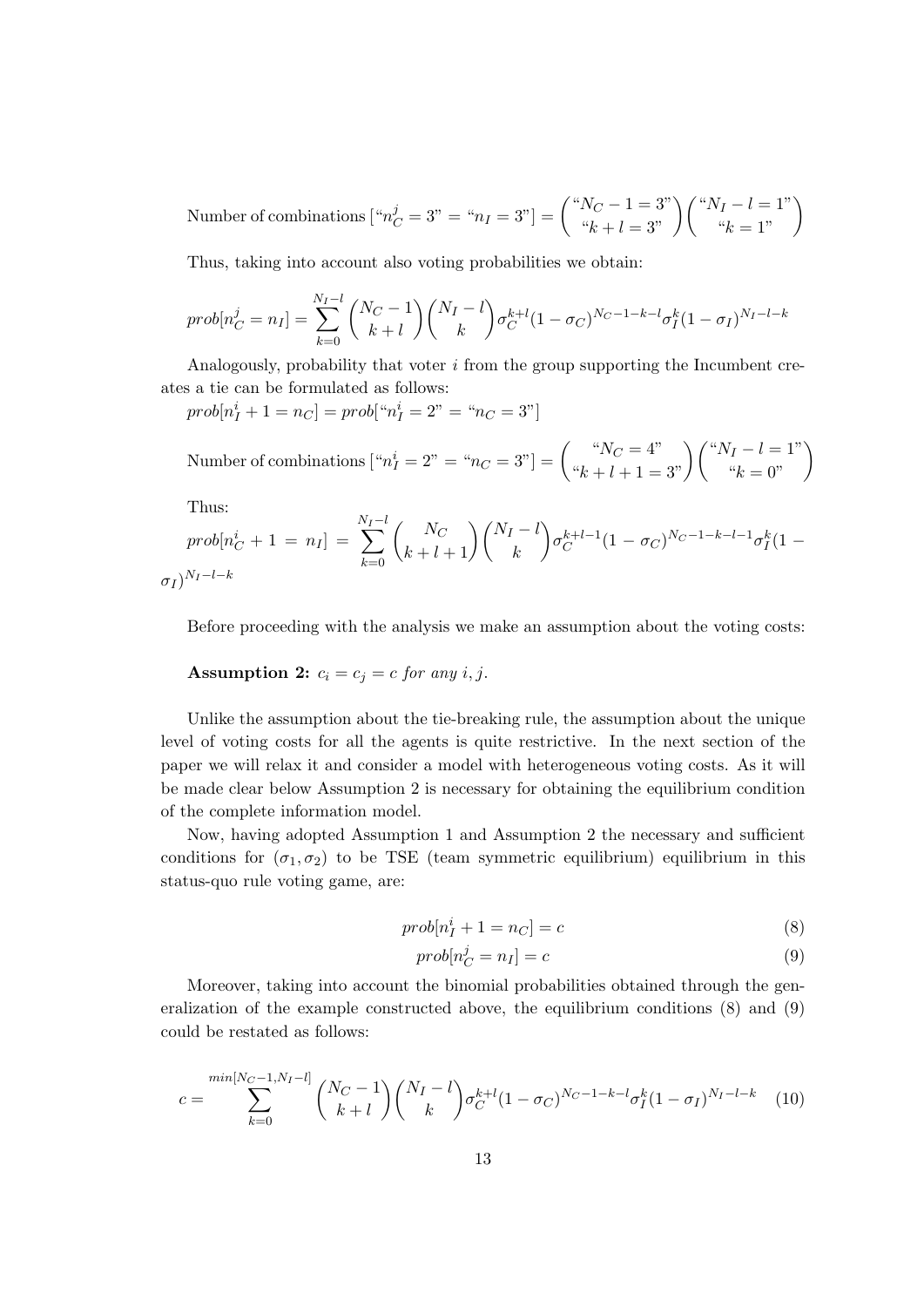$$
c = \sum_{k=0}^{\min[N_C, N_I - l - 1]} \binom{N_C}{k+l+1} \binom{N_I - l - 1}{k} \sigma_C^{k+l+1} (1 - \sigma_C)^{N_C - k - l - 1} \sigma_I^k (1 - \sigma_I)^{N_I - l - 1 - k}
$$
\n(11)

The results obtained so far are enough to characterize the equilibrium of the voting game considered and it is done in the Proposition 1 as follows.

#### Proposition 1.

1. In a costly voting game satisfying the assumptions 1 and 2 there exist a team symmetric equilibrium (TSE) of a type ( $\sigma_C$ ,  $\sigma_I = 1 - \sigma_C$ ) and it is characterized by the following necessary and sufficient condition:

$$
c = \binom{N_C + N_I - l - 1}{N_I} \sigma_C^{N_I} (1 - \sigma_C)^{N_C - l - 1} \tag{12}
$$

2.  $c(\sigma_C)$  is single-picked. In particular:

$$
\frac{\partial c}{\partial \sigma_C} = \begin{cases}\n>0 & if & \sigma_C < \sigma_C^* = \frac{N_I}{N_C + N_I - l - 1} \\
=0 & if & \sigma_C = \sigma_C^* = \frac{N_I}{N_C + N_I - l - 1} \\
<0 & if & \sigma_C > \sigma_C^* = \frac{N_I}{N_C + N_I - l - 1}\n\end{cases}
$$
\n(13)

3. There is no Team symmetric equilibrium (TSE) of a type  $(\sigma_C, \sigma_I = 1 - \sigma_C)$  which can be supported by different voting costs in the two groups of the voters.

4. 
$$
\frac{dc_{max}(\sigma_C^*)}{dl} > 0 \text{ for } l \leq N_I.
$$

5.  $\frac{d\sigma_C}{dl} > 0$  for any fixed voting cost level c for which there exists an equilibrium with  $l = 0$  and for  $l \ll N_I \ll N_C$ .

#### Proof. See Appendix.

The Figure 2 presents the findings of the Proposition 1. Still the core question of our analysis remains unanswered. Remember that  $l$  - the number of 'sure' voters brought in by the incumbent must increase his probability to win the elections. The best way to check the "usefulness" of the intervention for the incumbent would be to compare the equilibrium of the model without fraud  $(l = 0)$  with the equilibrium of the model with fraud  $(l > 0)$  at a given level of the voting cost which determines the equilibria outcomes of both models. As far as the voters' voting costs are not changed by the intervention of the incumbent (so the voting cost is the parameter of the model) this approach is quite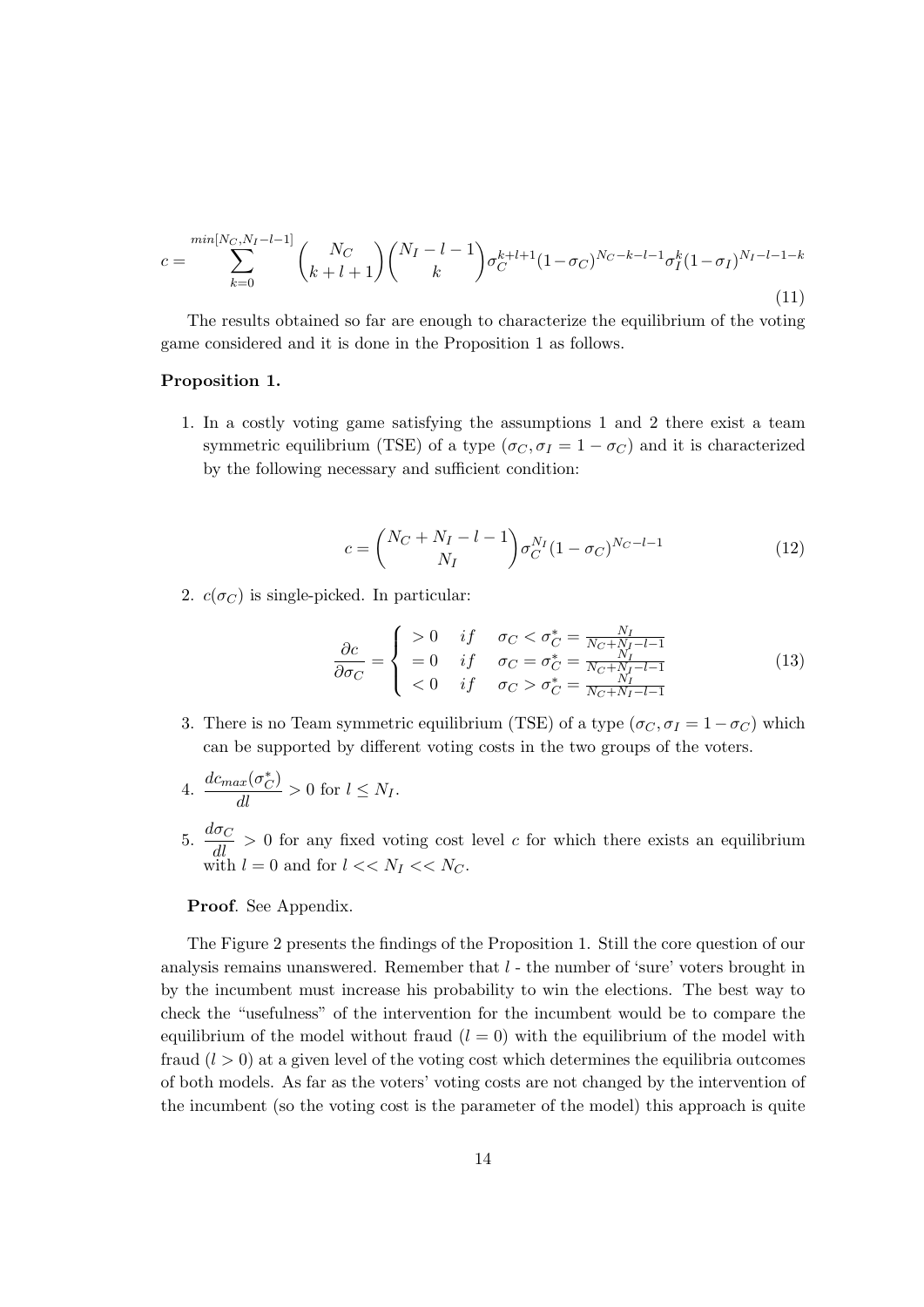Figure 2: Cost c as a function of voting probability  $\sigma_C$  with  $N_C = 30, N_I = 25$  and various level of fraud: from left to right  $l = 0, l = 5, l = 10$ 



reasonable.

It is immediate to derive the following result which we summarize in a Lemma.

Lemma 1. Fraudulent intervention which results in subset "l" of voters from supporting the incumbent voting with certainty is beneficial for the incumbent politician in the voting game of type  $(\sigma_C, \sigma_I = 1 - \sigma_C)$  if one of the following two conditions hold:

1. If the Incumbent cares only in relative increase in the number of votes in his favour:

$$
l > (N_C + N_I) \frac{\sigma_C(l) - \sigma_C(l-1)}{\sigma_C(l)}
$$
\n
$$
(14)
$$

2. If the Incumbent cares only about having more votes than the opponent (in expectation):

$$
l > (N_C + N_I) - \frac{N_I}{\sigma_C(l)}\tag{15}
$$

П

given that condition (16) doesn't hold for  $l = 0$ , in which case for the Incumbent caring only for winning the elections there is no rationale to intervene into the elections.

There are two types of difficulties associated with the application of Lemma 2. First, Conditions (14) and (15) depend on the equilibrium strategies of the voters -  $\sigma_C(l)$ . But we know from Proposition 1 that apart from one level of voting costs in all other cases we have two equilibria for each value of the voting cost parameter. And there is no grounded approach for discriminating between the two equilibrium outcomes of the model. Second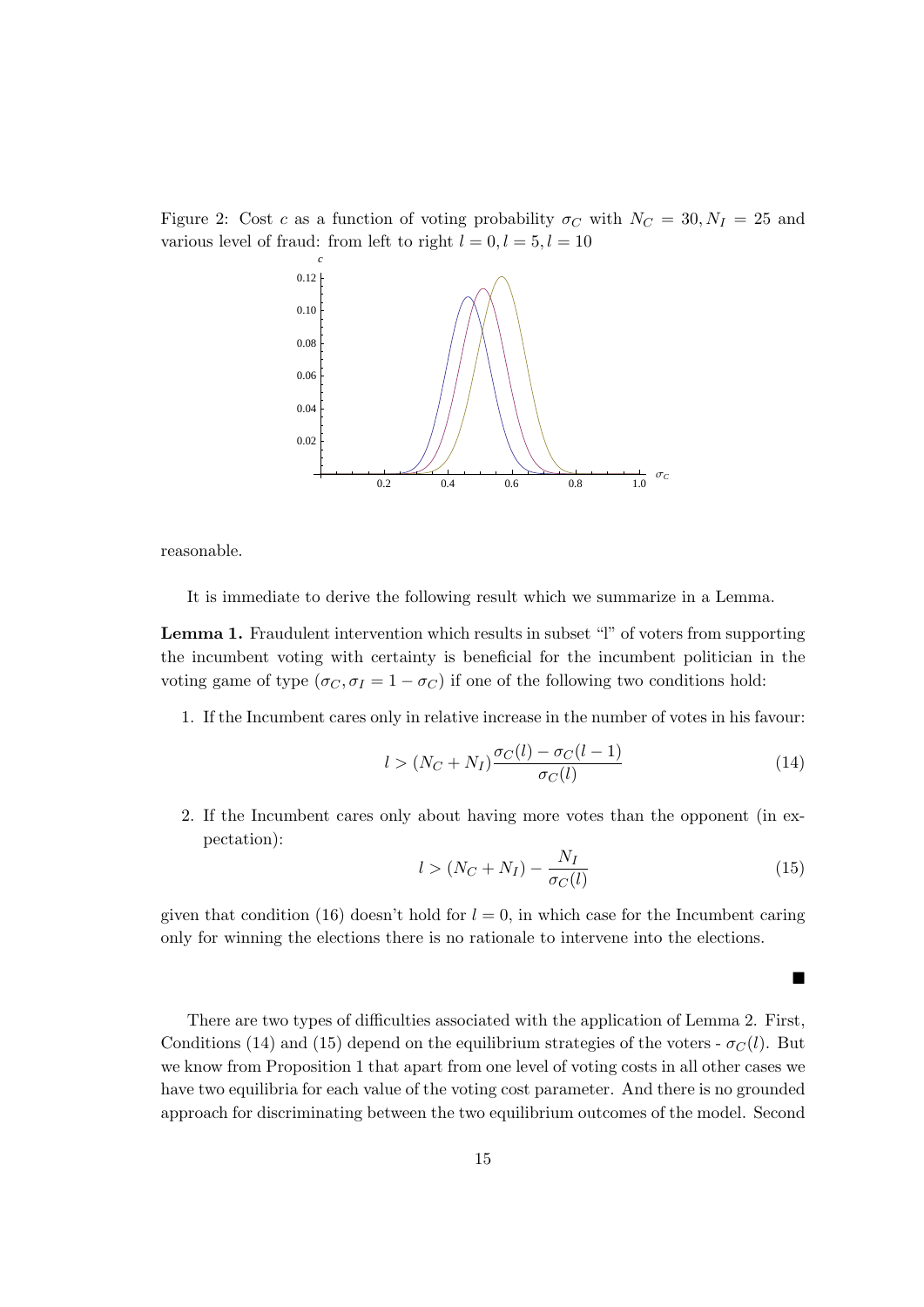difficulty is of technical nature. The necessary and sufficient condition (12) is non-linear and obtaining the  $\sigma_C$  as a function of M, N, l and c in the closed form is not possible. This in its turn makes it infeasible to derive analytically the level of intervention  $l$  which would satisfy the conditions set out in Lemma 2.

However, to obtain some additional insight we apply numerical estimation techniques and the results observed are summarized in the following conjecture.

#### Conjecture 1.

- In case the preferences of the Incumbent are characterized by the utility function as in (3) and condition (14) is applied to assess the usefulness of the fraudulent intervention of the specific type, numerical calculations show that there exists a range of voting costs (parameter c) and a range of intervention level  $l$  such that the intervention is beneficial for the Incumbent irrespective of the fact which of the two possible equilibria outcome is applied. At the same time this is true only if the sizes of the groups are of the same size or almost of the same size and the number of the "certain" voters is close to the overall number of the Incumbent's supporters. To put it differently, almost no strategic voting is observed in favour of the Incumbent.
- In case the preferences of the Incumbent are characterized by the utility function as in (4), the negative outcome for the Incumbent can be reversed as a result of the fraud applied only for one out of two possible equilibrium outcome of the model.
- As long as the voters supporting the challenger are in majority, the introduction of "certain" voters increases the turnout, and this is without considering the very "certain" voters in the turnout rates. The probability to vote of a given voter supporting the Challenger is increasing in the volume of the fraud applied and given that the number of the voters supporting the Challenger is higher, higher is the positive impact on the turnout rates in general, in spite of the decrease in the voting probability of the voters from the minority group.

The equilibrium outcome of the complete information voting game obtained above though contains interesting results and suggests interesting behavioural response possibilities by the strategic voters, still it has got a feature hardly compatible with large elections. These equilibria are very sensitive to the number of voters involved and they are not sustained with positive voting costs even with moderate growth in the voters' number. So we continue our analysis of the fraud effect on the turnout rates by considering a modified, incomplete information version of the model with the purpose of obtaining results having more credible features.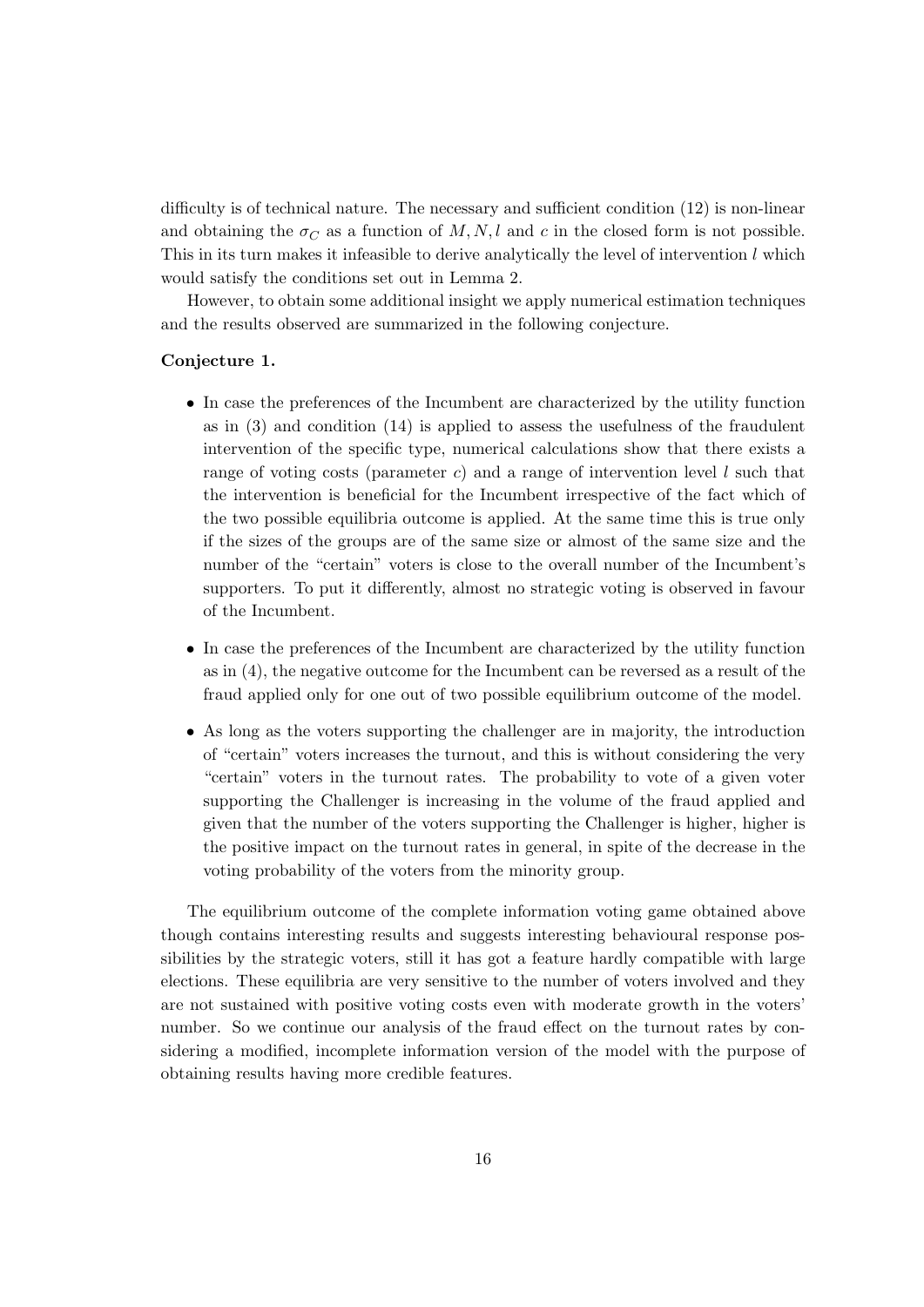#### 2.2 Incomplete information case

Up to now we have been analysing the situation with homogeneous agents in terms of the voting costs. In this section we introduce two changes compared with the baseline model analysed above. First, we assume minimum level of incomplete information about the voting costs of the agents. In particular, each voter knows his own voting cost but knows only the probability distribution of the voting costs among all the agents. Thus the voting costs of the agents supporting the Incumbent (the Challenger) are independently and identically distributed according to a probability distribution function  $F_I(c)$  $(F_C(c))$ . By definition we have that probability of a given voter to have cost less then or equal to c is  $F(c)$ . For simplicity of calculations but without loss of generality we make the following assumption.

Assumption 3. The voting costs of the agents are uniformly distributed between 0 and  $\mathcal{C}$ :

$$
c_i \sim \mathcal{U}[0, \mathcal{C}] \tag{16}
$$

where  $\mathcal C$  is the highest possible voting cost and is a parameter of the model.

The size of the population, N, in the current setting is assumed to be unknown but is commonly accepted to follow a Poisson distribution of argument  $\lambda: \tilde{N} \sim \mathcal{P}(\lambda)$ , where  $\lambda$  is the expected size of the population (Myerson 2000, Castaneihra 2003). As before, conditional on being picked up according to the probability distribution specified, preferences of the agents with respect to the candidates follow the same distribution as for complete information model analysed before:  $\gamma$  share prefer the Incumbent I and  $(1 - \gamma)$  share - the Challenger C. We continue with the assumption that the supporter of the Incumbent are the minority group ( $\gamma < 0.5$ ).

Here we once again begin the analysis by considering the impact of existence of non-strategic "always voters" supporting the Incumbent. It is important to stress that unlike the case when the number of voters was known the introduction of non-strategic voters here doesn't decrease the pool of possible voters in favour of the Incumbent. In this case the ballot box stuffing with fake ballots (or same voters voting twice) may be a more intuitive way to understand the type of intervention applied.

As we know the formulation of the players' strategies in the game of incomplete information differs from the complete information game strategies. In particular it is assumed that each player has got a decision rule that he follows in the equilibrium and this decision rule maps from his own realization of voting cost to the action of voting or abstaining. As before we focus on team symmetric equilibrium justifying this approach by the fact that all the voters face the same coordination game problem and it is not too strong to assume that they would apply the same decision rule.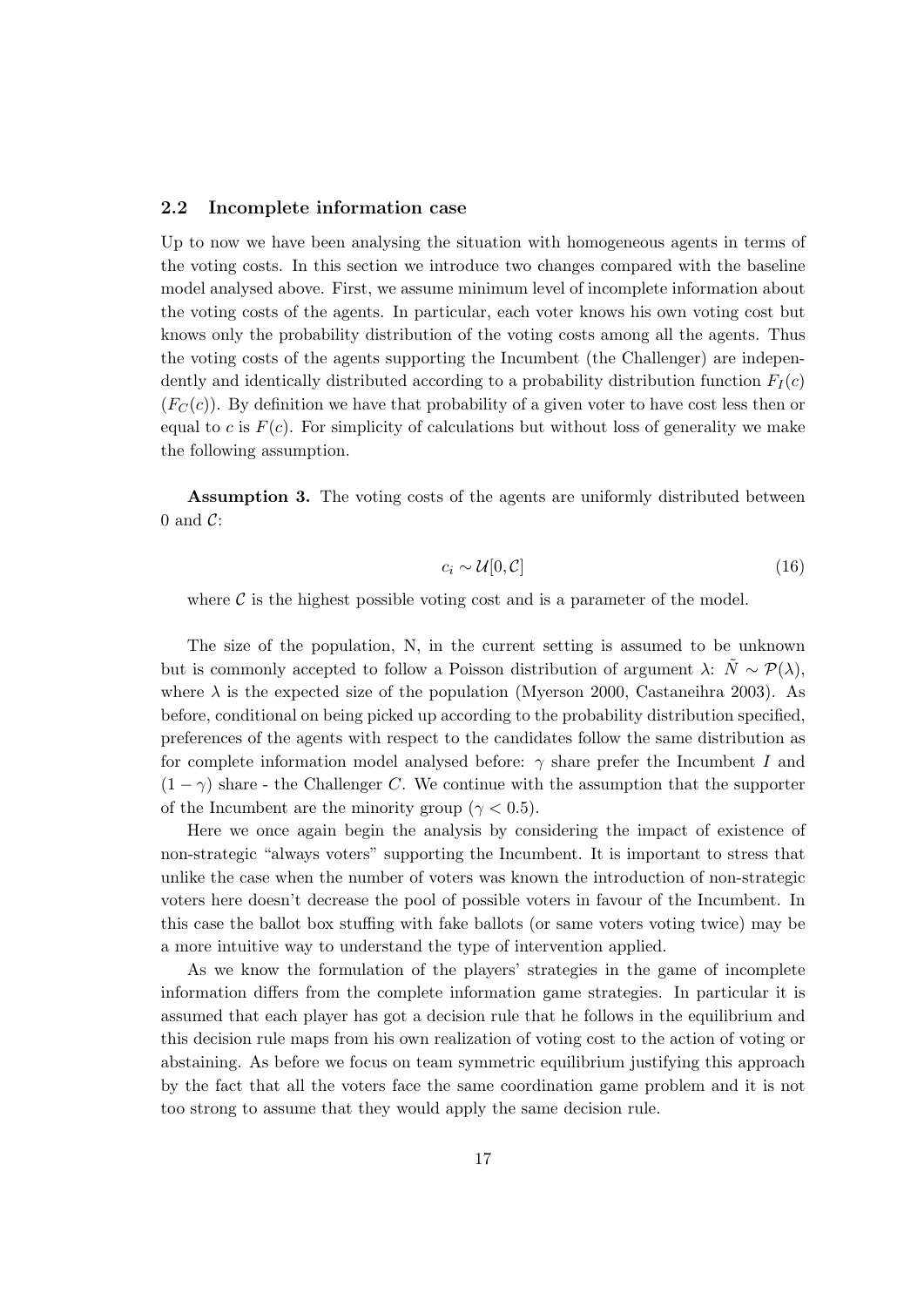If we ignore Assumption 1 about the equality of voting costs among the voters, then from equations  $(8)$  and  $(9)$  it is immediate to infer that the agents i and j supporting the Incumbent and the Challenger accordingly vote if:

$$
prob[n_I^i + 1 = n_C] > c_i \tag{17}
$$

$$
prob[n_C^j = n_I] > c_j \tag{18}
$$

and abstain otherwise.

### Intervention that introduces "certain" voters or ballot box stuffing

We continue the analysis assuming the first type of fraud - introduction of "certain" voters in favour of the Incumbent or, alternatively, ballot-box stuffing with counterfeit ballots. In the next subsection we will look at the other, so far not considered fraud type - introduction of asymmetry between the voting costs distribution of the voters' two groups.

Now we are ready to forumulate the Bayesian Nash equilibrium strategy of the game, which will be a pair of expected number of voters  $(\lambda_C, \lambda_I)$  which solves the following system of two equations:

$$
\lambda_C = (1 - \gamma) * \lambda * Prob(c_i \le prob[\tilde{n}_C = \tilde{n}_I + l])
$$
\n(19)

$$
\lambda_I = \gamma * \lambda * Prob(c_j \le prob[\tilde{n}_C = \tilde{n}_I + l + 1])
$$
\n(20)

Using these equilibrium conditions we can state the equations characterizing the equilibrium turnout rates within each group of the voters, as well as apply a parametrization that will allow the fraud level to be endogenously determined in the equilibrium.

#### Proposition 2.

Let 
$$
s_C = \frac{\lambda_C}{\lambda}
$$
,  $s_I = \frac{\lambda_I}{\lambda}$ , then:  

$$
s_C = \frac{(1 - \gamma)}{C} e^{-\lambda (s_C + s_I)} \left[ \frac{s_C}{s_I} \right]^{\frac{1}{2}l} I_l(2\lambda \sqrt{s_C s_I})
$$
(21)

$$
s_I = \frac{\gamma}{C} e^{-\lambda (s_C + s_I)} \left[ \frac{s_C}{s_I} \right]^{\frac{1}{2}(l+1)} I_{l+1}(2\lambda \sqrt{s_C s_I}) \tag{22}
$$

$$
l = (s_C - s_I) * \lambda + \mathcal{M}
$$
\n(23)

And:

•  $\mathcal{M} = 1$  if the Incumbent is just interested in winning the elections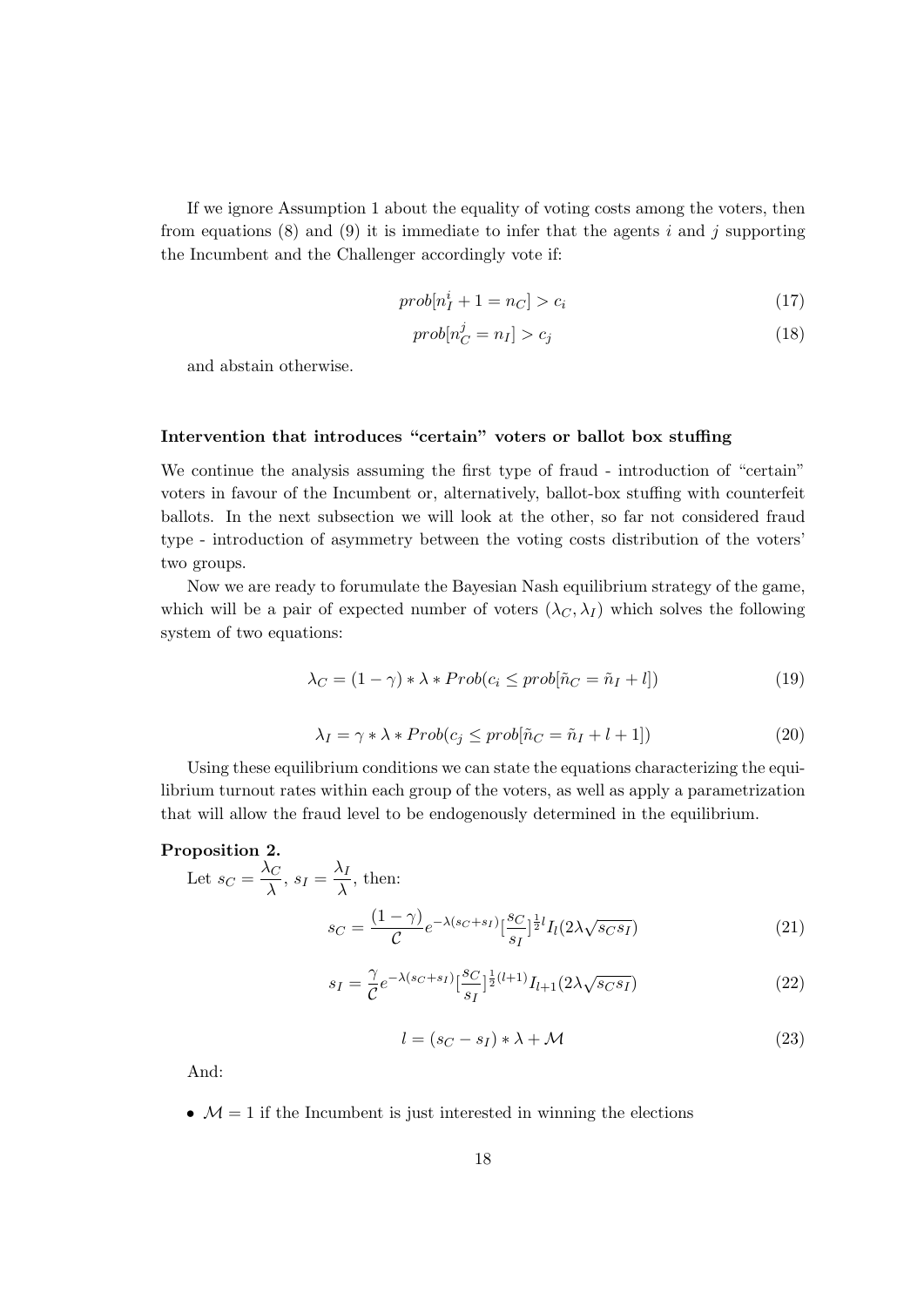•  $M < M < \overline{M}$  if the Incumbent benefits from the marginal increase in EP

Proof. See Appendix.

First of all, recap that the parameter  $M$  here captures the margin by which the Incumbent would like to win in the elections by deploying fraudulent intervention considered. Once again, we implicitly assume that there exist cost and benefit parameters for the Incumbent's utility function that support the level intervention observed.

Proposition 2 is the transformed version of the equilibrium conditions (19) and (20). In particular, unlike the model with known number of voter where the pivot probabilities were given by binomial probabilities, these are replaced with Poisson probabilities. After some mathematical manipulations conditions (22) and (23) are obtained where  $I_l(2\lambda\sqrt{s_C s_I})$  and  $I_{l+1}(2\lambda\sqrt{s_C s_I})$  are modified Bessel functions (for details see Appendix). Condition (24) ensures that the fraud level is determined in the equilibrium of the model depending on the goals of the falsifier.

**Remark 1.** In any equilibrium characterized with positive turnout rates and  $l > 0$ , more voters will vote for the majority group than for the minority. These turnout rates are about those those voters who are free to choose their actions.

It is easy to verify the statement of Remark 1. From (21) and (22) we obtain that:

$$
\frac{s_C}{s_I} = \frac{1 - \gamma}{\gamma} \sqrt{\frac{s_I}{s_C} \frac{I_l(2\lambda\sqrt{s_C s_I})}{I_{l+1}(2\lambda\sqrt{s_C s_I})}}
$$
(24)

The modified Bessel function is decreasing in its order and increasing in its argument (in our case - (*l*) and  $(2\lambda\sqrt{s_{CS}}r)$  respectively) (see Olver 1974, p. 251), so we obtain that if  $\gamma < 0.5$  (supporters of the Challenger are the majority):

$$
\frac{s_C}{s_I} = \left(\frac{1-\gamma}{\gamma}\right)^{2/3} \left(\frac{I_l(2\lambda\sqrt{s_C s_I})}{I_{l+1}(2\lambda\sqrt{s_C s_I})}\right)^{2/3} \ge 1\tag{25}
$$

As with the complete information case, to have deeper analysis and quantify the results obtained so far we need to use numerical simulations. We start with the easy part of the problem, assuming that the Incumbent cares only about winning the election. In the following table we compare the turnout rates of the voting game without any intervention  $(l = 0)$  with the case of  $l > 0$  and  $\mathcal{M} = 1$ .

The results of the numerical estimations are presented in the Table 1. The most immediate observation is that the turnout with the intervention of the Incumbent is considerably higher. At the same time it is interesting to note that when the sizes of the groups do not considerably differ from each other, then a relatively small intervention does its job quite well. Another important outcome is that the participation rates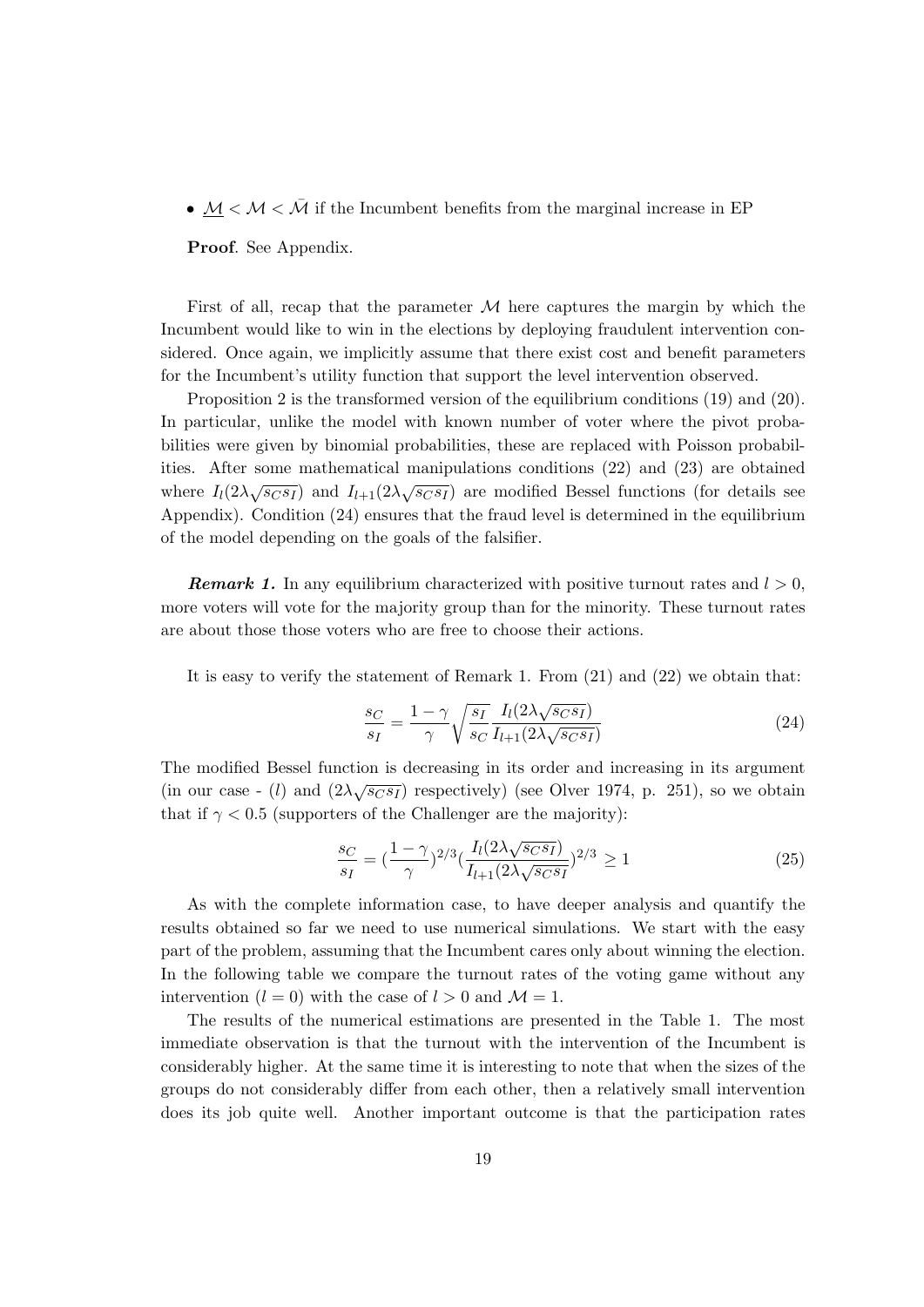| Table 1: Turnout rate: numerical simulations |         |         |          |  |         |         |                   |
|----------------------------------------------|---------|---------|----------|--|---------|---------|-------------------|
| $\lambda$                                    | 10,000  | 10,000  | 10,000   |  | 100,000 | 100,000 | 100,000           |
| $\gamma$                                     | 0.48    | 0.46    | 0.44     |  | 0.48    | 0.46    | 0.44              |
| $s_C$ (no fraud)                             | 14.39%  | 7.48%   | $4.66\%$ |  | 3.1%    | 1.29%   |                   |
| $s_I$ (no fraud)                             | 13.64%  | 6.72%   | 3.97%    |  | 2.9%    | 1.16%   |                   |
| Turnout rate                                 | 28.03\% | 14.20\% | 8.63%    |  | $6.0\%$ | 2.35%   | $\qquad \qquad -$ |
|                                              |         |         |          |  |         |         |                   |
| $s_C$                                        | 28.18%  | 29.26%  | 30.35%   |  | 13.08%  | 13.58%  | 14.09%            |
| $S_I$                                        | 26.01%  | 24.92%  | 23.84%   |  | 12.07%  | 11.57%  | 11.07%            |
| Turnout rate                                 | 54.2\%  | 54.2%   | 54.2\%   |  | 25.2%   | 25.2%   | 25.2%             |
| Fraud level - $\mathcal{L}$                  | 218     | 435     | 652      |  | 1008    | 2014    | 3020              |
| Fraud rate                                   | $2.2\%$ | $4.4\%$ | $6.5\%$  |  | 1.0%    | $2.0\%$ | $3.0\%$           |
| "Ex-post" fraud rate                         | $0.8\%$ | $0.8\%$ | $0.7\%$  |  | 0.2%    | 0.13%   |                   |

are increased both on the majority and the minority part. A possible explanation or intuition behind such a response by the voters is that the fraud of the type considered here increases the probability of tied elections. In its turn, the higher is the probability of the tied election, lower is the incentive to free ride in the larger group and the higher is the incentive to vote for the minority as the chances to win have increased for them. Note the difference in the voters' behaviour of the majority group with respect to the complete information version outcome. In the later, the "certain" voters were in fact replacing the strategic ones, which were decreasing their participation rates, whereas here we observe the opposite action.

Another important question to ask is whether the Incumbent is interested in persuading the voters that the elections will be conducted in proper way without any intervention. A possible answer to this question would be that the less the voters are confident in the democratic nature of the elections, the lower their involvement in the process will be and the easier will be to obtain the required outcome. But the results obtained through numerical estimations of the equilibrium suggest the opposite to be true - less intervention would be necessary by the Incumbent to win the elections if the voters do not internalize the possibility of the fraud. Note that the participation rates in both groups increase more or less by the same factor, but due to the numerosity of the Challenger's groups, the absolute number of voters is increasing faster than in the minority (Incumbent's) group. In other words, the response of the majority against whom the fraud is undertaken is sharper than the one of the minority, which results in the necessity of higher fraud.

The next step would be to analyse the fraud effect on the turnout rates whenever the Incumbent is just interested to have a positive shift in the Expected Plurality (EP). Note that up to now we have defined the EP for the case with commonly known number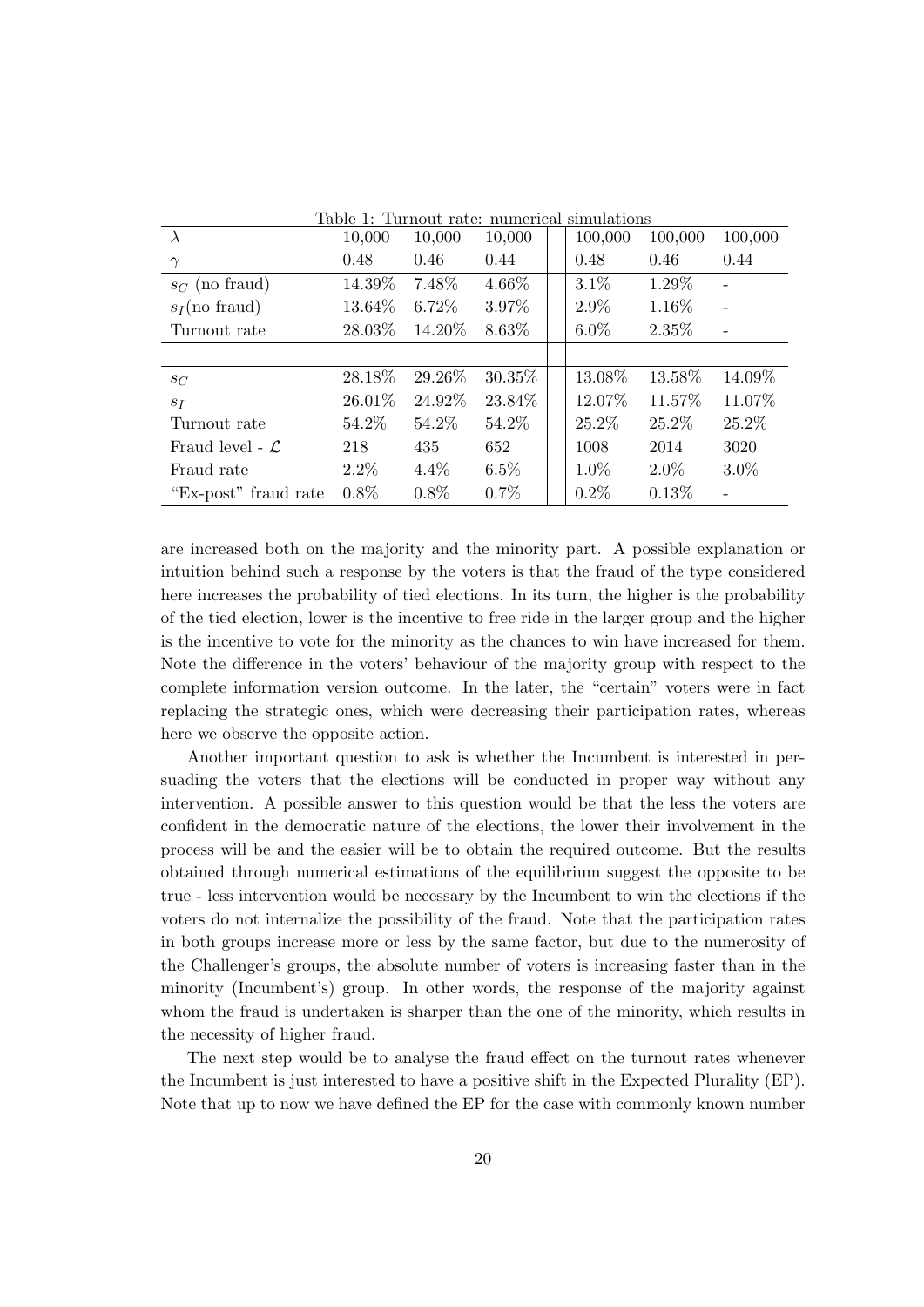of voters. For the current formulation of the problem it would be as follows:  $EP =$  $l + s_I\lambda - s_C\lambda$ . From the previous simulations we know that whenever the Challenger has got higher number of supporters and the Incumbent's intervention is just enough to win at the margin, the turnout is considerably higher than it would be without any intervention. Our goal is to see the voters' behaviour whenever the intervention is lower or higher than the one ensuring the victory at the margin. For this purpose we run the simulations fixing all the parameters of the model apart from the number of certain voters (or the number of fake ballots)<sup>6</sup>. As the figures 3 and 4 make it clear the highest turnout rate is achieved whenever the expected plurality is equal to zero, that is at the moment that the election outcome is a tie. When the Incumbent tries to win the election with a higher margin and pushes the number of the certain voters beyond the level just necessary to have the majority, turnout declines faster and return to its initial (no fraud) state.

The intuition behind this result is quite simple. By increase in its supporters' number the Incumbent makes the tied outcome more probable as in essence this makes the sizes of the two groups more equal. As already mentioned above, the free-riding in the larger, Challengers' group decreases and the higher chances to win for the Incumbent supporters pushes them to vote. This holds up to the moment when the expected sizes of the two voting groups equalize. Increasing the number of certain voters beyond that level makes the participation in the voting less rewarding and this reward diminishes at an increasing rate.

The bottom point of the discussion at the moment would be the following. Fraud of the type discussed above can increase the participation rates. But this is true only if it is undertaken at an extent enough just to win the elections at the smallest margin (or around it). The strategic motives to vote diminish at high rate once the fraud goes beyond the level guaranteeing simple victory in binary elections.

#### Intervention that changes the voting costs distributions

Existence of certain voters supporting the Incumbent or the mere ballot-stuffing are not the only type of fraud. There are two other broad forms of interventions applied by the Incumbents: decrease the voting costs of its supporters or increase the voting costs of those favouring the Challenger. We will consider these two fraud mechanisms in an unified framework. There are a few important issues to be addressed. First question is about the possible efficiency of this fraud mechanism in achieving the required results (will it be the victory with a small or with a considerable margin). Second, and obviously related issue, is the relationship between the fraud mechanisms applied, whether the interventions types are complements or are quite different in the outcomes achieved.

<sup>&</sup>lt;sup>6</sup>The expected number of agents,  $\lambda$ , in this simulation is 2,000,  $C = 0.08$  and the ex-ante support for the Challenger within the population is 0.54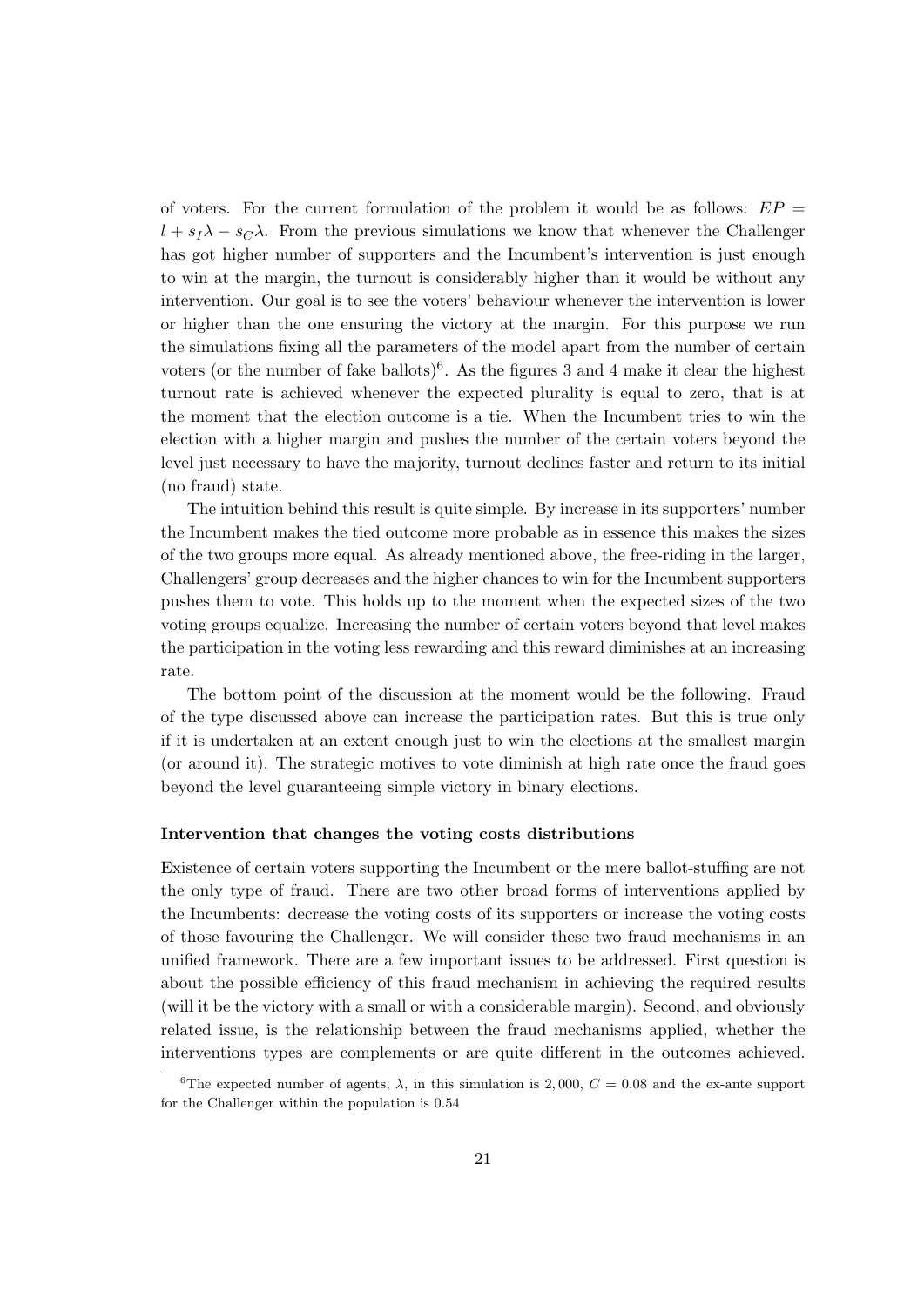Figure 3: Turnout rate as a function of the fraud level (number of certain voters)

 $0.2$ 



Figure 4: Expected plurality as a func-



Finally, the main question is about the effect on the turnout rates and whether the logic observed with the "certain voters" goes through also with the cost related fraud mechanisms.

To continue our analysis we have to formulate the exact mechanism by which the voting costs of the voters are modified. Our approach is summarized in the assumption below.

Assumption 4. The voting costs of the agents supporting both the Incumbent and the Challenger are uniformly distributed. The voting costs distribution of the Incumbent supporters first order stochastically dominates the voting costs distribution of the Challenger supporters. Equivalently:

$$
c_I \sim \mathcal{U}[0, \beta \mathcal{C}] \tag{26}
$$

$$
c_S \sim \mathcal{U}[0, \mathcal{C}] \tag{27}
$$

where  $c_I$  and  $c_S$  are the voting cost distributions of the voters supporting the Incumbent and the Challenger correspondingly, whereas  $\beta \epsilon$  (0, 1], as it was set out in the description of the model, is the coefficient by which the voting costs of the Incumbent's supporters are decreased.

This is the simplest cost modification technique which could have been applied. At the same time it captures the main idea of the intervention. It makes the voting on average less costly for the supporters of the Incumbent. The vote buying, transportation to the voting stations and any other type of in kind gifts to the voters can be attributed to the mechanism which we are modelling here.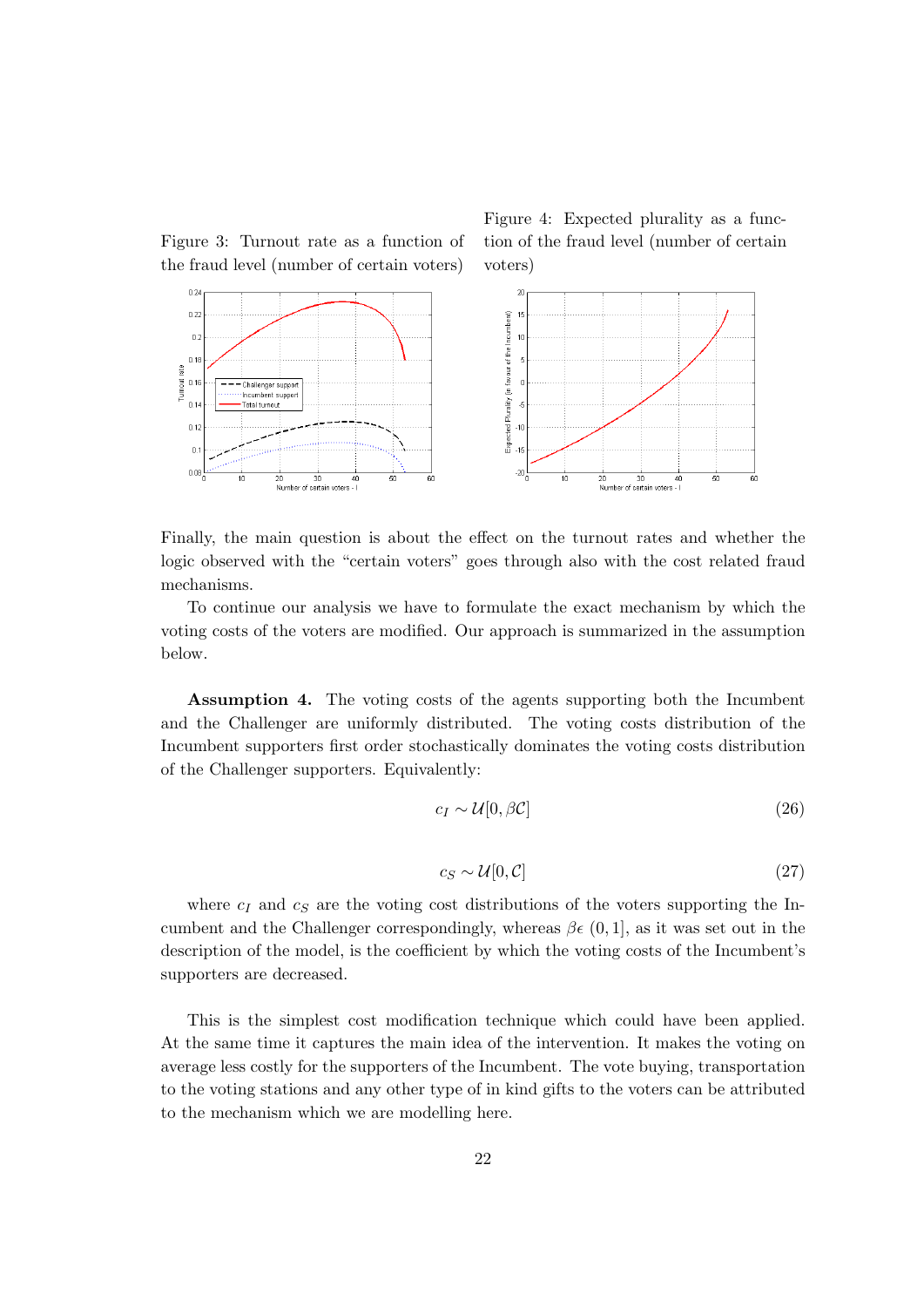Now the answer to the question whether creating cost asymmetries between the two groups of the voters is enough to change the outcome of the election is presented with the help of the following Proposition.

**Proposition 3.** If the fraudulent intervention creates **only** differences in the voting cost distributions between the groups supporting the Challenger and the Supporter in a way described in Assumption 4, then the extent of intervention enough to equalize the turnout rates for the two groups is defined by the ratio of ex-ante minority support to the ex-ante majority support:

$$
s_C = s_B \text{ if } \beta^* = \frac{\gamma}{(1-\gamma)}\tag{28}
$$

 $\blacksquare$ 

Consequently, if  $\beta < \beta^*$ , the Incumbent obtains larger share of the votes and the opposite is true.

Proof. See Appendix.

Note the important difference between the two fraud mechanisms: with the "certain" voters of ballot stuffing the strategic turnout was always higher in the majority group and the winning margin was obtained directly from the fraudulent votes, whereas with the asymmetric voting costs distribution the required outcome is achieved as a result of the strategic voters response.

**Remark 2.** As long as the  $\beta$  is larger then the threshold level derived in Proposition 3 than it is true that the difference between the  $s_C$  and  $s_I$  is decreasing in  $\beta$ . Then directly from Proposition 2 it follows that the number of "certain voters" required to ensure the election outcome acceptable for the Incumbent will be lower than with  $\beta = 1$ (no fraud causing differences in the voting costs).

The Remark 2 is based on the observation, that applying the Assumption 4 to the results obtained so far, the condition (25) proved to hold in the equilibrium is restated as follows:

$$
\frac{s_C}{s_I} = (\beta \frac{1 - \gamma}{\gamma})^{2/3} \left( \frac{I_l (2\lambda \sqrt{s_C s_I})}{I_{l+1} (2\lambda \sqrt{s_C s_I})} \right)^{2/3} \leq 1
$$
\n(29)

It is important to underline that up to now we have been implicitly assuming that the goal of the Incumbent is just to win the elections. Given the results obtained so far we are in a position to state that the two fraud schemes are in fact complements when it relates to the issue of expected plurality. The final decision which fraud type to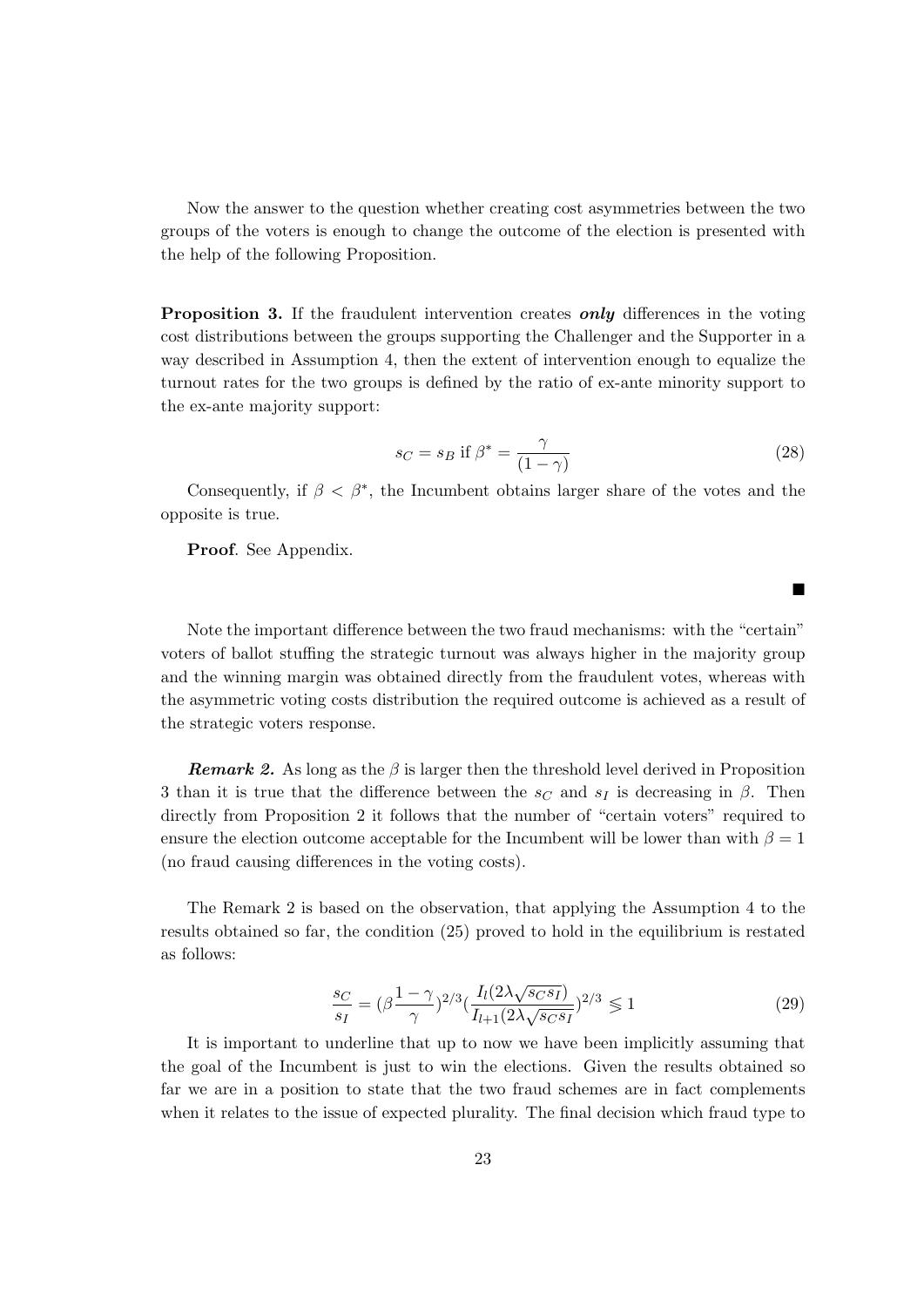apply depends on the cost functions of the both interventions. Depending on circumstances combination of the both types may be required. Of course the core issue is the Incumbent's intervention cost function.

To obtain a more complete picture of the two types fraud effect on the turnout rate and the expected plurality we repeat the simulations for various versions of parameter  $\beta$ (see appendix, Figures 5 and 6 for the results) combined with the first type intervention - certain voters.

Numerical analysis confirms that the two fraud mechanisms described are in fact complements both in terms of the impact on the turnout level and the election outcome. Higher is the difference between the voting costs the higher is the turnout and this is true up to the point when the participation rates within the two groups equalize. In essence the two different fraud mechanisms have the same impact on the turnout and the outcome, with only one important reservation. The turnout actually observed will be higher with the first ("certain" voters) approach if we include in our calculations of the turnout rates also these votes. So far we have been ignoring their impact on the turnout rate and we were focusing only on the strategic voters, but it is important to keep in mind that these voters (or these ballots) will be eventually included in the final turnout rate determination process.

# 3 Conclusion

We have investigated the fraud effect on the voter turnout categorizing the illicit interventions into two broad groups: fraud affecting the pivot probability and the fraud changing the voting costs distribution among the agents. To avoid complicated game involving the voters and the falsifying Incumbent we introduce a new parameter of the model representing the actual difference in votes that the Incumbent wants to ensure. As a result the extent of the fraudulent intervention is determined in the equilibrium outcome of the model.

So how successful was this attempt to address our questions of interest? Strategic models of costly voting indeed enable to analyse the behavioural response of the voters to the various types of fraudulent interventions. The model with incomplete information about the voting costs of the agents and only probabilistically known number of the voters enables considerably richer analysis. The types of equilibrium analysed for the complete information version of the model though conveys some interesting information doesn't provide clear predictions about the efficiency of intervention and the variations in the voter turnout rate. We have been able to demonstrate that if the fraud applied is of a magnitude to ensure for the falsifying candidate a victory at the margin, then the participation rates of the voters sustaining both alternatives are increased compared to the no fraud situation. These results hold independently of the type of the intervention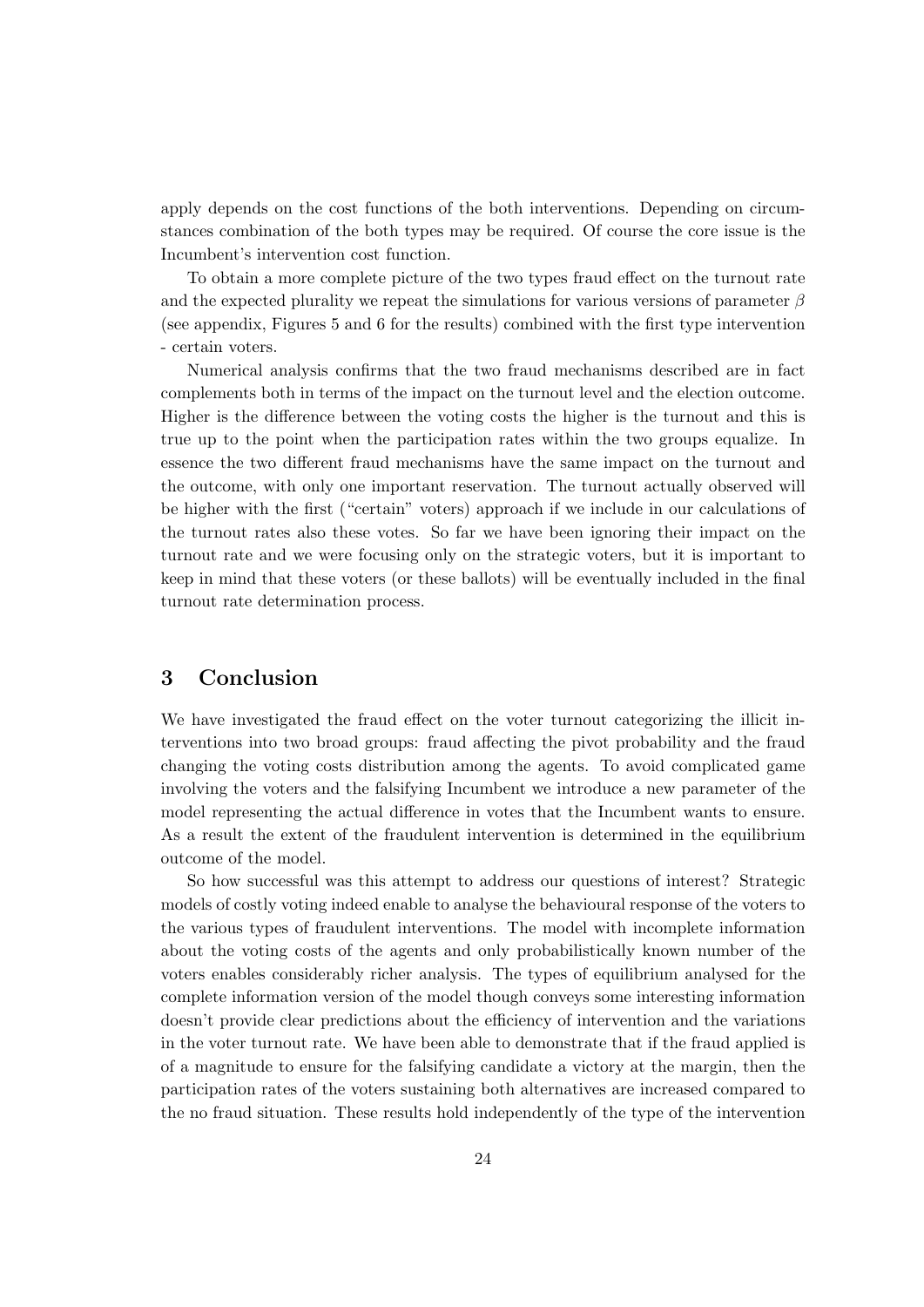applied - introduction of "certain" voters in favour of the falsifying Incumbent or the creation of differences in the voting costs distributions between the two groups of voters. At the same time, the strategic motives to vote diminish at high rate once the fraud goes beyond the level guaranteeing simple victory in binary elections.

Another important outcome of the current analysis is the estimation of the actual extent of intervention necessary to ensure the simple victory for the Incumbent. Numerical estimations prove that due to the strategic response by the voters the equilibrium volume of the intervention is higher than the level which would be required in case the Incumbent had been able to convince the voters in fully fair conduct of the forthcoming elections and apply ex-post correction of the unfavourable results. Note that this can be one of the reasons why the Incumbent forces in the developing countries characterized with non fully democratic elections try to persuade the electorate in their integrity and the intention to refrain from illicit activities.

The policy implication of the analysis is quite clear. Given that the elections do not fully conform to the democratic standards, the higher turnout rate, for instance compared to the previous election undertaken, cannot be considered as a factor supporting the argument about better organized elections.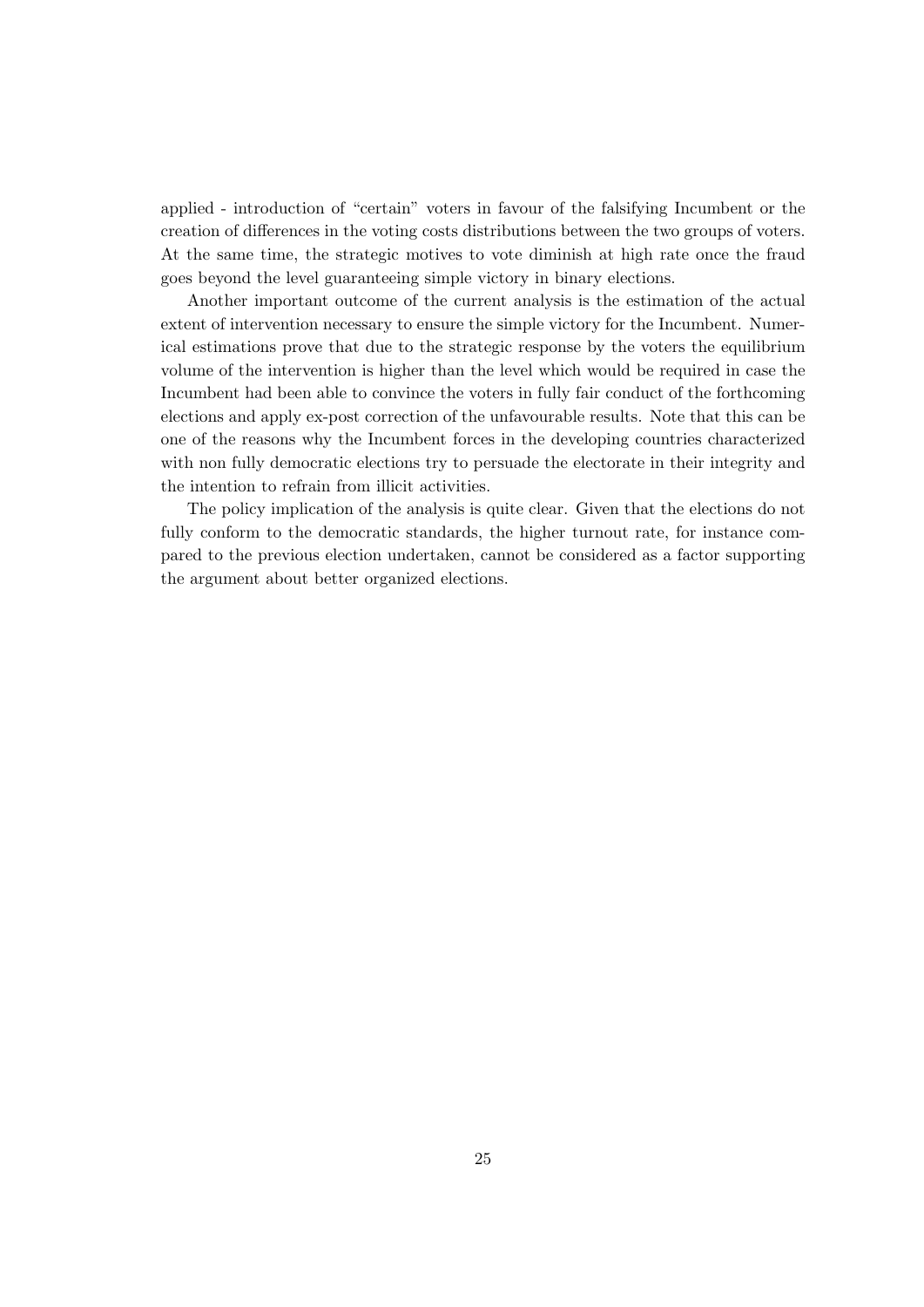# 4 Appendix

## Proof of Proposition 1

To prove the proposition 1, we need to show that the following identities hold:

Lemma 2. Following identities hold:

$$
\sum_{k=0}^{\min[N_C-1, N_I-l]} \binom{N_C-1}{k+l} \binom{N_I-l}{k} = \binom{N_C+N-l-1}{N_I} \tag{30}
$$

$$
\sum_{k=0}^{\min[N_C, N_I - l - 1]} \binom{N_C}{k + l + 1} \binom{N_I - l - 1}{k} = \binom{N_C + N_I - l - 1}{N_I} \tag{31}
$$

## Proof of Lemma 2:

To prove that the result is correct it is necessary to demonstrate that:

$$
\sum_{k=0}^{\min[N_C-1, N_I-l]} \binom{N_C-1}{k+l} \binom{N_I-l}{k} = \binom{N_C+N_I-l-1}{N_I}
$$

Let us assume that  $N_I < N_C$  and  $l \geq 1 \Rightarrow N_I - l < N_C - 1$ . So the RHS of the expression above could be re-written in expanded as follows:

$$
\sum_{k=0}^{N_I-l} \frac{(N_C-1)!}{(k+l)!(N_C-1-k-l)!} \frac{(N_I-l)!}{k!(N_I-l-k)!} =
$$
  

$$
\sum_{k=0}^{N_I-l} \frac{(N_C-1)!}{(k)!(N_C-1-k-l)!} \frac{(N_I-l)!}{(k+l)!(N_I-l-k)!}
$$

Also we know that by definition:

$$
(N_I - l)! = \frac{N_I!}{\prod_{i=0}^{l-1} (N_I - i)} \tag{*}
$$

$$
(N_C - 1)! = (N_C - 1 - l)! \prod_{i=0}^{l-1} (N_C - 1 - i)
$$
\n
$$
(**)
$$

Replacing the respective factorials with (∗) and (∗∗)

$$
\sum_{k=0}^{N_I-l} \frac{(N_C-1-l)!}{k!(N_C-1-k-l)!} \frac{N_I!}{(k+l)!(N_I-l-k)!} \prod_{i=0}^{l-1} \frac{N_C-1-i}{N_I-i} =
$$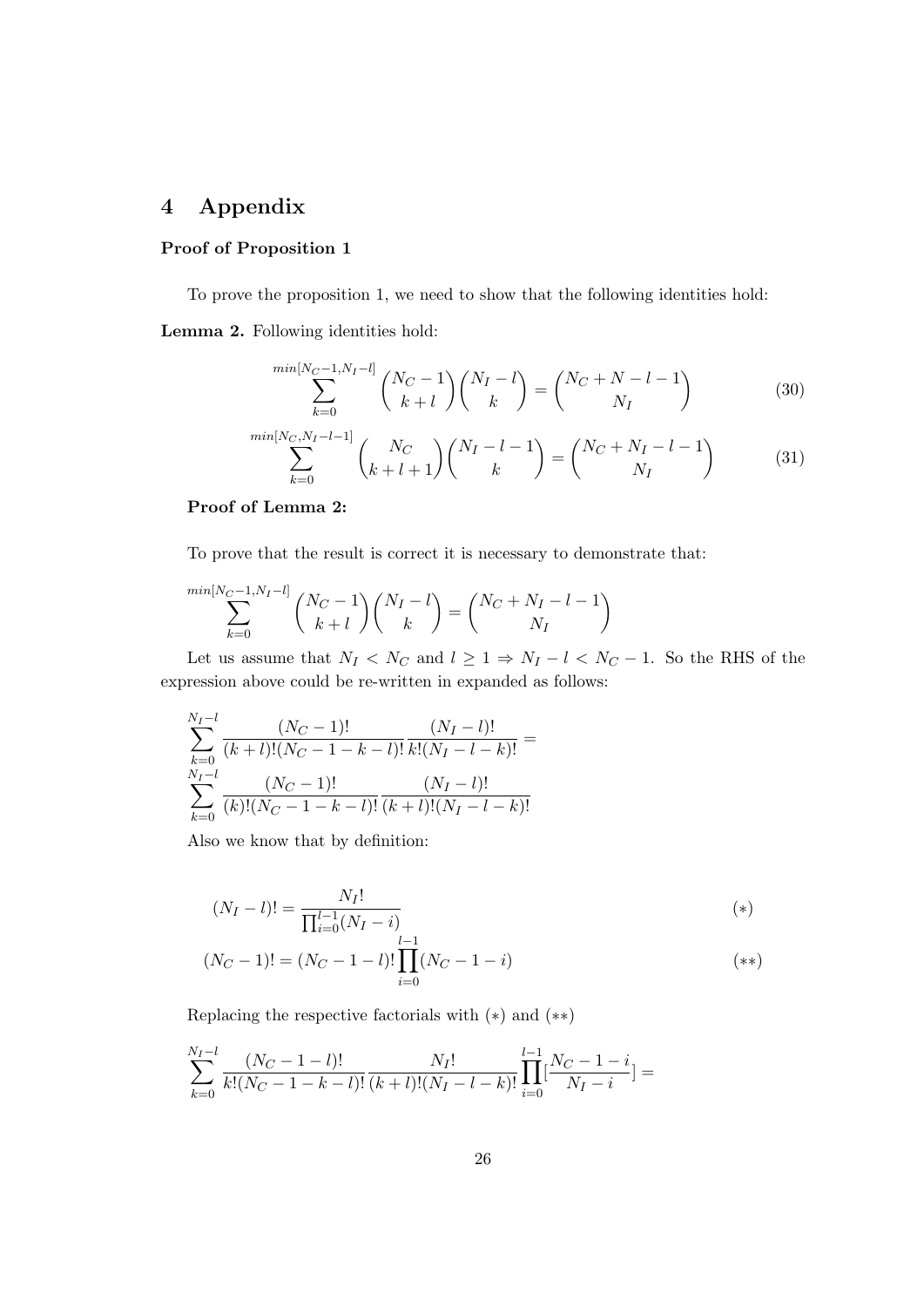$$
\sum_{k=0}^{N_I-l} {N_C - 1 - l \choose k} {N_I \choose k+l} \prod_{i=0}^{l-1} \frac{N_C - 1 - i}{N_I - i} =
$$
\n
$$
\sum_{k=0}^{N_I-l} {N_C - 1 - l \choose k} {N_I \choose (N_I - l) - k} \prod_{i=0}^{l-1} \frac{N_C - 1 - i}{N_I - i}
$$

Using the Vandermonde's identity:

$$
\sum_{k=0}^{A} \binom{N_C}{k} \binom{N_I}{A-k} = \binom{N_C + N_I}{A}
$$

where  $A = min[N_C, N_I]$ , the obtained expression can be re-written as:

$$
\binom{N_C+N_I-1-l}{N_I-l} \prod_{i=0}^{l-1} \left[\frac{N_C-1-i}{N_I-i}\right] = \frac{(N_C+N_I-1-l)!}{(N_I-l)!(N_C-1)!} \prod_{i=0}^{l-1} \left[\frac{N_C-1-i}{N_I-i}\right]
$$

Once again using the (\*) and (\*\*) instead of  $(N_I - l)!$  and  $(N_C - 1)!$  we obtain:

$$
\frac{(N_C+N_I-1-l)!}{\frac{N_I!}{\prod_{i=0}^{l-1}(N_I-i)}(N_C-1-l)! \prod_{i=0}^{l-1}(N_C-1-i)} \prod_{i=0}^{l-1} \frac{N_C-1-i}{N_I-i}] = \frac{(N_C+N_I-1-l)!}{N_I!(N_C-1-l)!} = \binom{N_C+N_I-1-l}{N_I}
$$

The same result is achieved when we assume that  $N_C \leq N_I$  as well as for the identity (31), so we skip the proof of that part.

### End of Lemma 2 proof.

Statement (1) of Proposition 1 is obtained as a result of direct application of the Lemma 2 and using the equilibrium type condition  $\sigma_C = 1 - \sigma_I$  to the equilibrium conditions (10) and (11).

Statement (2) is directly obtained by differentiating condition (12) w.r.t  $\sigma_C$ .

Statement (3) is the results of obtaining condition (12) (Statement 1). By following the procedure to obtain the condition (12) it is obtained that equilibrium conditions (10) and (11) coincide. As a result an equilibrium with different cost levels between the two groups of the voters is not achievable.

Statements (4) and (5) of the Proposition unfortunately do not have analytical proves and are obtained as a result of numerical estimations obtained so far and are summarized in the Figure 2.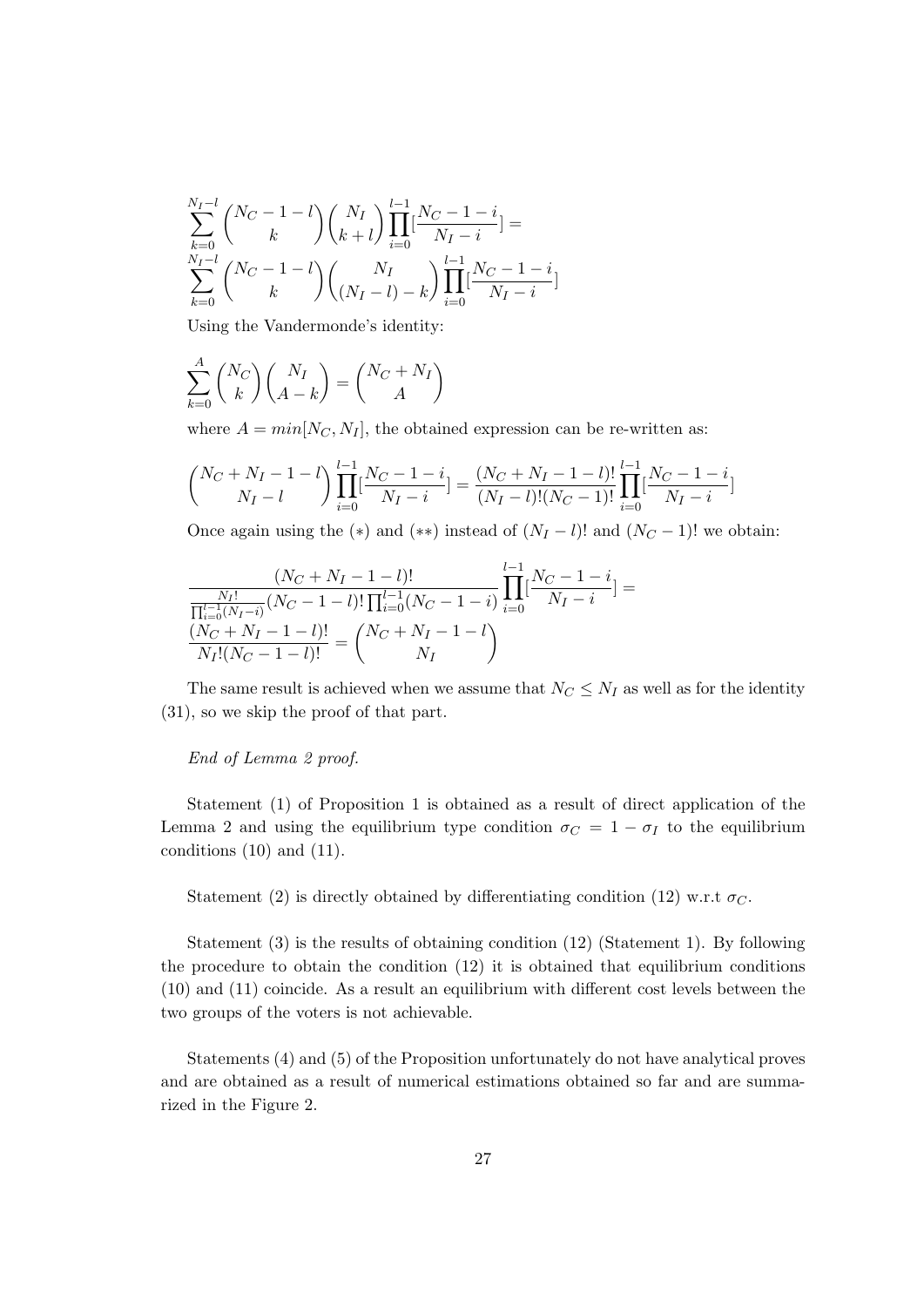End of Proposition 1 proof.

### Proofs of Proposition 2 and 3

The first step is to define the probabilities of casting a decisive vote (pivot probabilities) used the Bayesian Nash equilibrium conditions (19) and (20). Given that the number of strategic voters has a Poisson distribution, the number of votes cast for the Challenger (C) and the Incumbent (I) follows the same distribution, but of course with different expected number of voters -  $\tilde{N}_C \sim \mathcal{P}(\lambda_C)$  and  $\tilde{N}_I \sim \mathcal{P}(\lambda_I)$ . Then, using the definition of Poisson distribution, as well as taking into account the existence of "certain" (non-strategic) voters in favour of the Incumbent we obtain that pivot probabilities are given by:

Г

$$
prob[\tilde{n}_C = \tilde{n}_I + l] = \sum_{k=0}^{\infty} prob[\tilde{n}_C = k + l] prob[\tilde{n}_I = k] = \sum_{k=0}^{\infty} \frac{e^{-\lambda_C - \lambda_I} \lambda_C^{k+l} \lambda_I^k}{(k+l)!k!}
$$
(32)

$$
prob[\tilde{n}_C = \tilde{n}_I + l + 1] = \sum_{k=0}^{\infty} prob[\tilde{n}_C = k + l + 1] prob[\tilde{n}_I = k] = \sum_{k=0}^{\infty} \frac{e^{-\lambda_C - \lambda_I} \lambda_C^{k + l + 1} \lambda_I^k}{(k + l + 1)!k!}
$$
\n(33)

Further, we use the modified Bessel function to present the conditions (32) and (33) in a more compact way. The modified Bessel function has the following form:

$$
I_c(2z) = \sum_{k=0}^{\infty} \frac{z^{2k+c}}{(k+c)!k!}
$$

So, using that:

$$
\lambda_C^{k+l} = \lambda_C^{\frac{1}{2}(2k+l)} \lambda_C^{\frac{1}{2}l}
$$

$$
\lambda_I^k = \lambda_I^{\frac{1}{2}(2k+l)} \lambda_I^{-\frac{1}{2}l}
$$

And by denoting  $z =$ √  $\overline{\lambda_C \lambda_I}$ ,  $c = l$ , we obtain that the pivot probability (32) can be re-written as follows (the same is applicable to pivot probability given in (33)):

$$
prob[n_C^i = n_I + l] = e^{-\lambda_C - \lambda_I} \left[\frac{\lambda_C}{\lambda_I}\right]^{\frac{1}{2}l} \sum_{k=0}^{\infty} \frac{\sqrt{\lambda_C \lambda_I}^{2k+l}}{(k+l)!k!} = e^{-\lambda_C - \lambda_I} \left[\frac{\lambda_C}{\lambda_I}\right]^{\frac{1}{2}l} I_l(\sqrt{\lambda_C \lambda_I}) \tag{34}
$$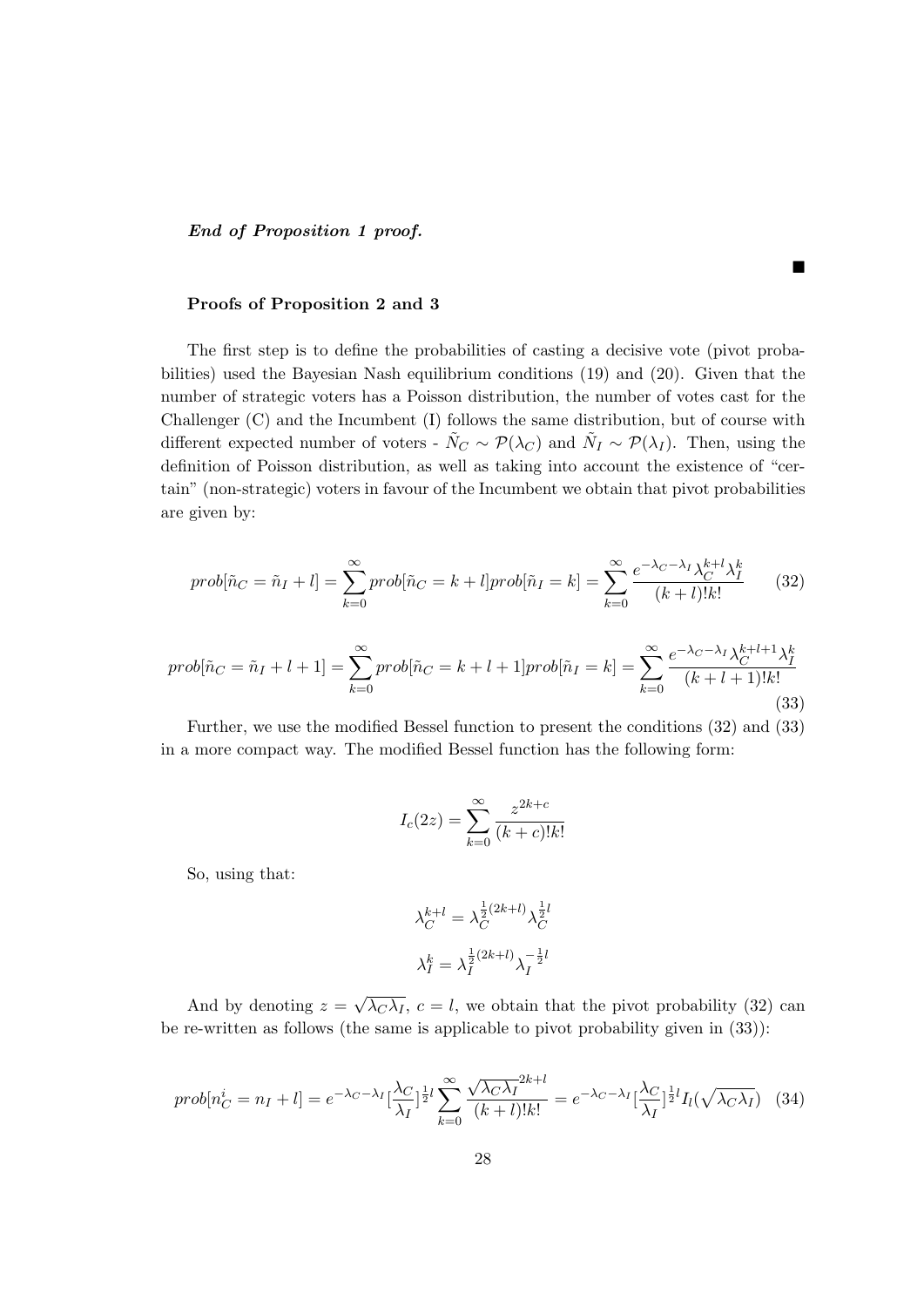Finally, denoting  $s_C = \frac{\lambda_C}{\lambda}$  $\frac{\lambda_C}{\lambda}$ ,  $s_I = \frac{\lambda_I}{\lambda}$  $\frac{\Delta}{\lambda}$ , and by applying the definition of uniform distribution for the voting costs we obtain the conditions  $(21)$  and  $(22)$  of the Proposition 2.

For the Proposition 3 we take into account that  $l = 0$  ("certain" voters or ballot stuffing are not used as a fraud technique). This enables us to apply the asymptotic property of the modified Bessel function above, which is given by:

$$
\lim_{z \to \infty} I_c(z) = \frac{e^z}{\sqrt{2\pi z}}
$$

Note that the asymptotic property of the Bessel function stated just above is valid in the case when c is considerably smaller than the z. In the Proposition 2  $c = l$  could be of comparable magnitude with the  $z(z=$ √  $(\lambda_C \lambda_I)$ , whereas for the Proposition 3 with  $l = 0$  this constraint is no more binding. So, applying the asymptotic property of the modified Bessel function we obtain that:

$$
s_C = \frac{(1 - \gamma)}{C} \frac{e^{-\lambda (s_C - s_I)^2}}{2\sqrt{\pi\lambda} \sqrt[4]{s_C s_I}}
$$
(35)

$$
s_I = \frac{\gamma}{\beta C} \frac{e^{-\lambda (s_C - s_I)^2}}{2\sqrt{\pi\lambda} \sqrt[4]{s_C s_I}} \left[\frac{s_C}{s_I}\right]^{\frac{1}{2}}
$$
(36)

Now dividing the equilibrium condition (35) by the condition (36) we directly obtain:

$$
\frac{s_C}{s_I} = \left[\frac{1-\gamma}{\gamma}\beta\right]^{\frac{2}{3}}\tag{37}
$$

 $\blacksquare$ 

From (37) the result of the Proposition 3 is obtained directly.

29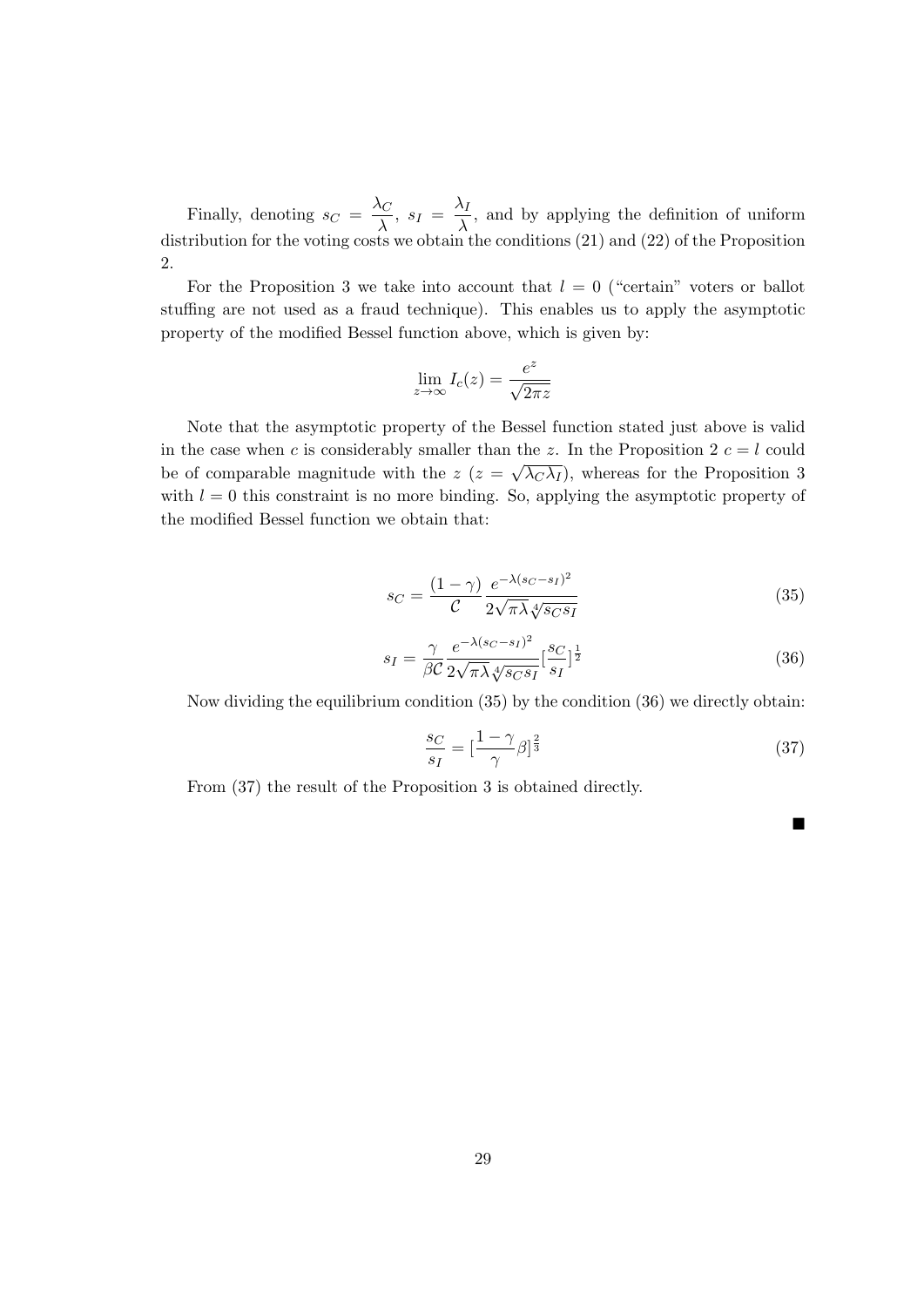

Figure 5: Turnout rate as a function of the fraud level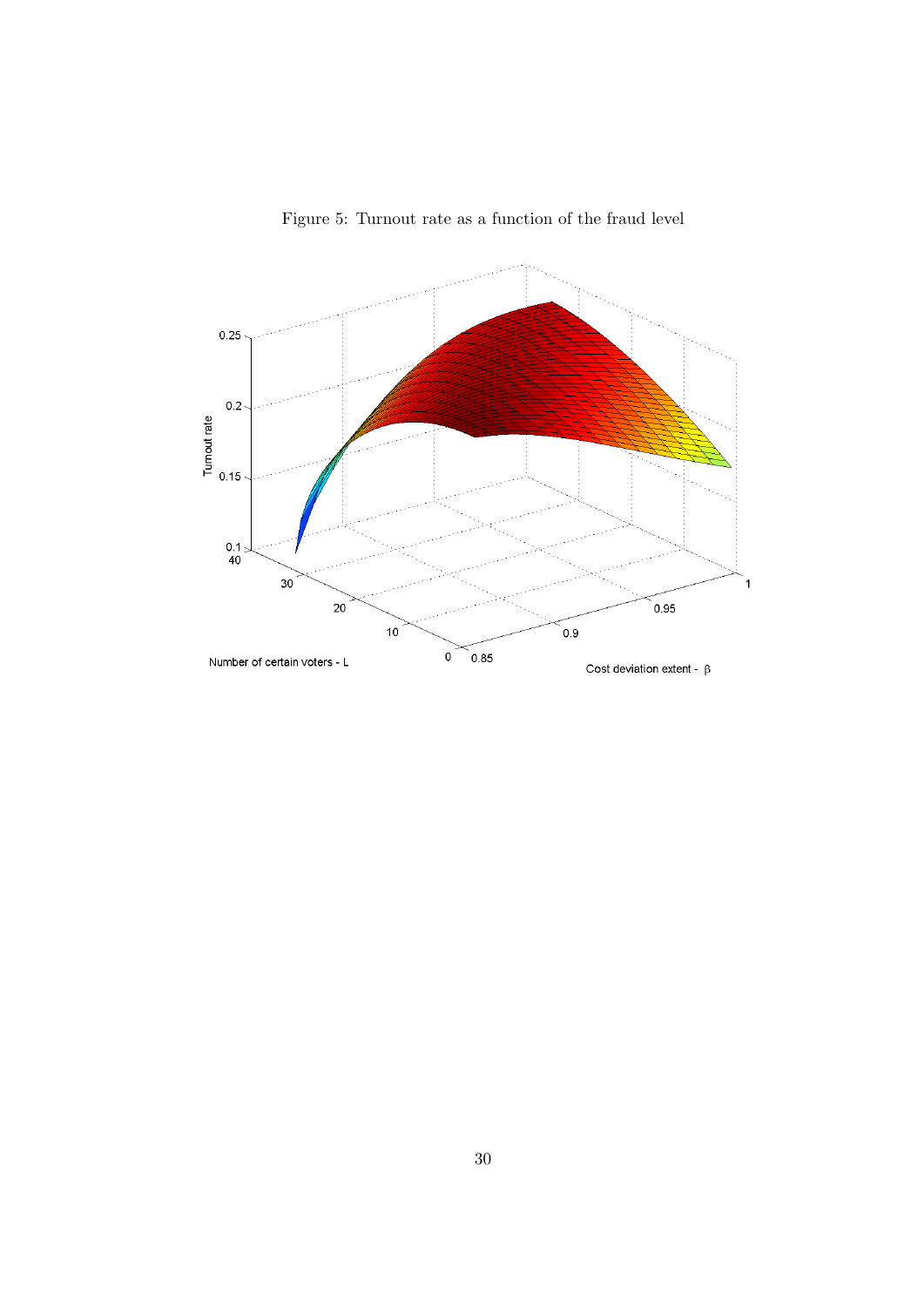

Figure 6: Expected plurality as a function of the fraud level

# 5 Reference

- 1. Baghdasaryan, V. (2012), "Does the fraud during elections influence voter turnout? Country level analysis", Defap, Catholic University of Milan
- 2. Borgers, T. (2004), "Costly Voting", American Economic Review, 94(1), pp. 57-66
- 3. Bratton, M. (2008), "Vote buying and violence in Nigerian election campaigns" Electoral Studies, 27, pp. 621-632
- 4. Campbell, C. (1999), "Large Electorates and Decisive Minorities", The Journal of Political Economy, 107(6), pp. 1199-1217
- 5. Castanheira, M., (2003) "Victory margins and the paradox of voting", European Journal of Political Economy, 19, pp. 817-841
- 6. Collier, P., Vicente, P. (2012), "Violence, bribery, and fraud: the political economy of elections in Sub-Saharan Africa", Public Choice, 153(1), pp. 117-147